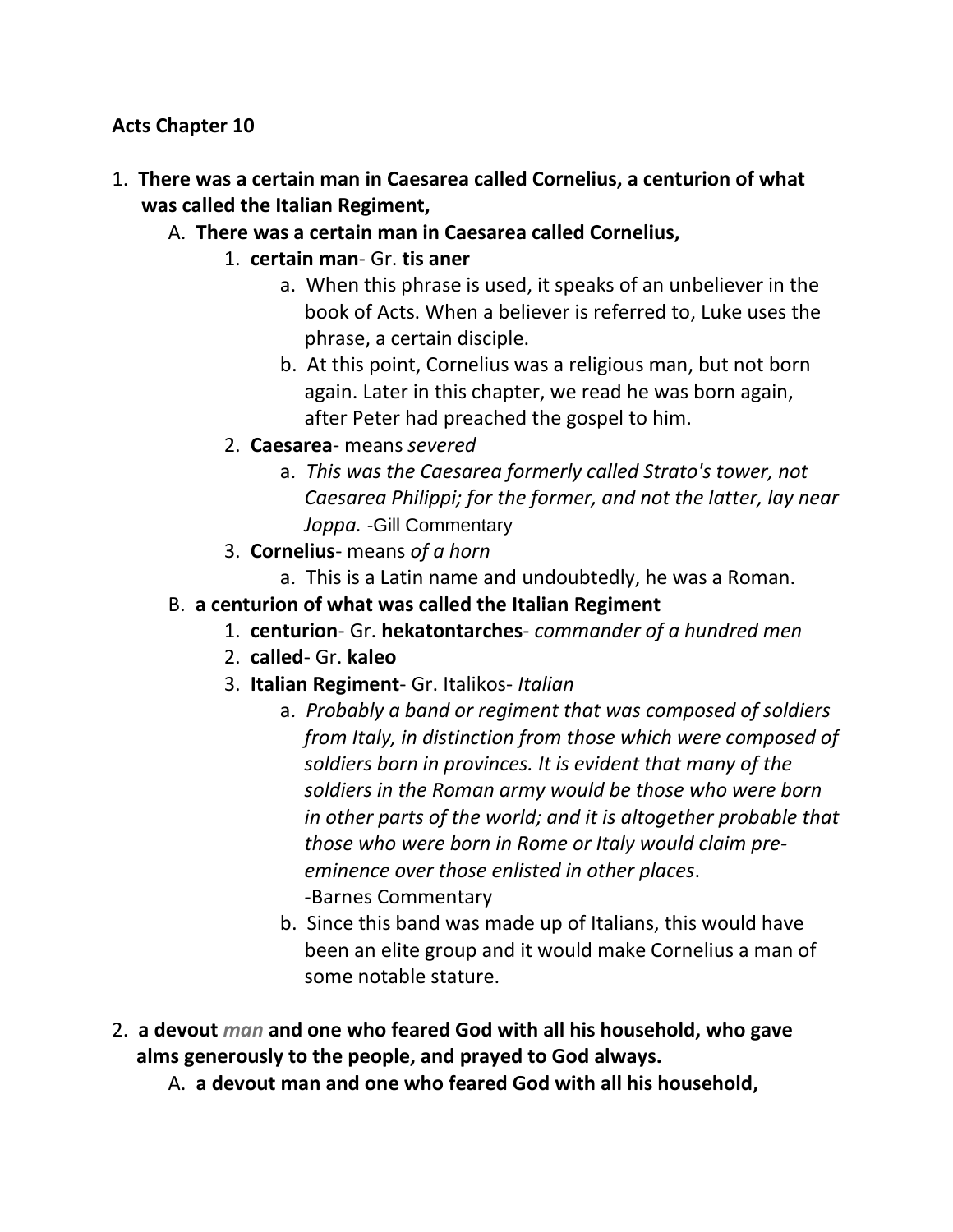- 1. **devout** Gr. **eusebes** *reverent; pious, devout, religious*
	- a. You can be devout and religious and not be saved. At this point, Cornelius was not saved but he was religious.
- 2. **man** *not in Greek, omit*
- 3. **feared** Gr. **phobeo** *to reverence*
	- a. There is a difference between fearing God and being afraid of God. Fearing God means you have a deep reverence and respect for Him.
	- b. Because Cornelius feared God, He then showed him the path he needed to choose. Psa\_25:12
	- c. Salvation is nigh unto him who fears the Lord. Psa\_85:9 Salvation was near for Cornelius!
- 4. **household** Gr. **oikos**
	- a. Cornelius had trained and led his family into the same piety he had. "As for me and my house we will serve the Lord" was his motto. We need more men like Cornelius.

## B. **who gave alms generously to the people,**

- 1. **gave** Gr. **poieo** Gr. *made*
- 2. **alms** Gr. **eleemosune** *acts of mercy, alms*
- 3. **generously** Gr. **polus** *much*
- 4. **people** Gr. **laos** *covenant people*
	- a. This refers to the Jews. They are God's covenant people.
- C. **and prayed to God always**
	- 1. **prayed** Gr. **deomai** *to make requests*
- 3. **About the ninth hour of the day he saw clearly in a vision an angel of God coming in and saying to him, "Cornelius!"** 
	- A. **About the ninth hour of the day he saw clearly in a vision an angel of God coming in and saying to him,**
		- 1. **ninth hour** Gr. **ennatos hora**
			- a. This is 3:00pm.
			- b. This was a traditional hour of prayer among the Jews, so he might have been observing that hour of prayer. We know later in this chapter that he told Peter that he had been praying when he saw the angel. vs. 30
		- 2. **day** Gr. **hemera**
		- 3. **saw clearly** Gr. **eido phaneros**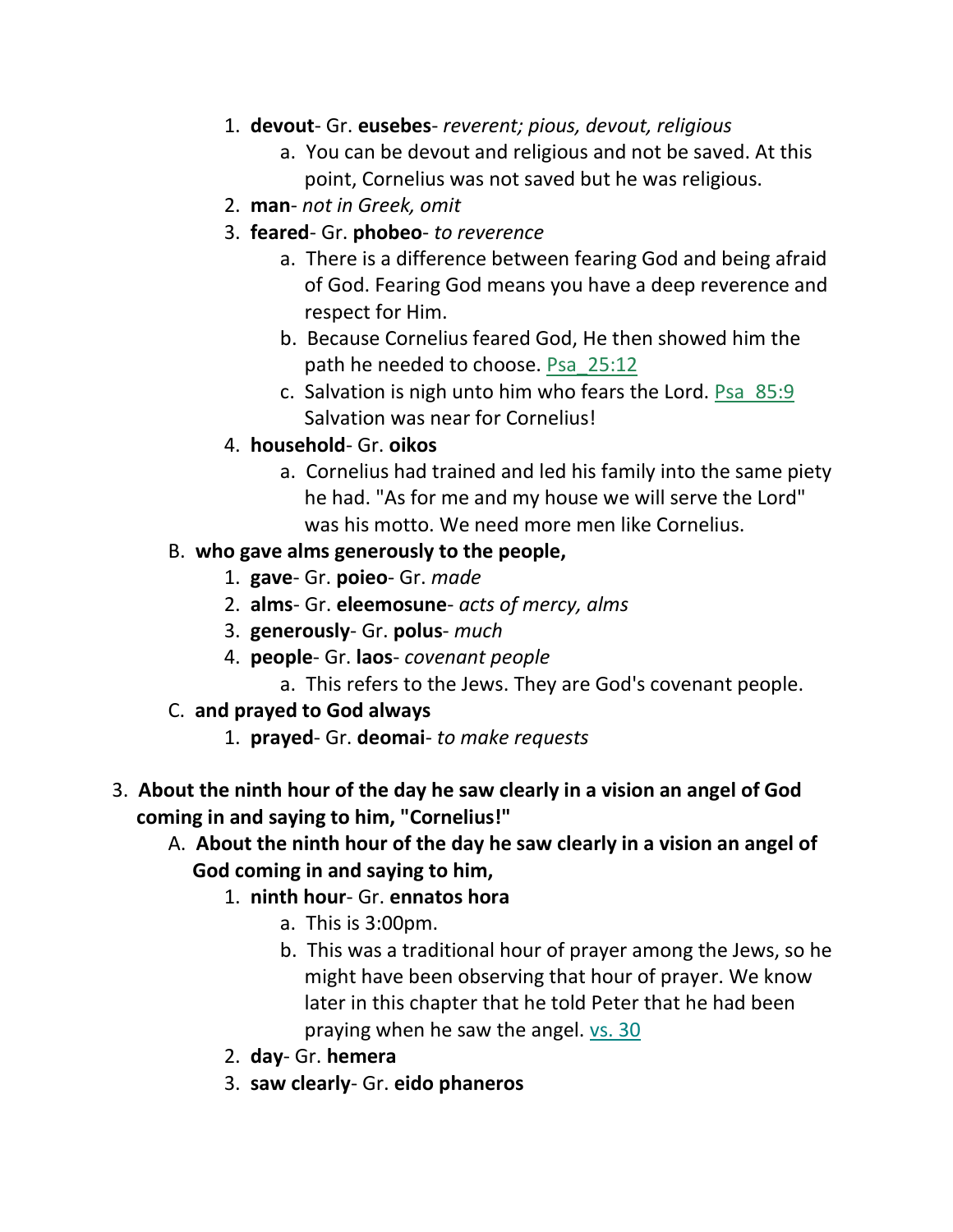# 4. **vision**- Gr. **horama**

a. It is not clear if this was a spiritual vision or an open vision. In a spiritual vision your eyes are closed but you see a vision in your mind's eye. In an open vision your natural eyes are open you see in the spirit realm.

# 5. **angel**- Gr. **aggelos**

- a. During the church age, angels can deliver messages for God, but not preach the gospel. Peter preached the gospel to Cornelius and he was saved.
- b. After the church age has concluded then angels will be allowed to preach the gospel during the Tribulation period. Rev. 14:6

# 6. **coming in**- Gr. **eiserchomai**

- a. The angel undoubtedly came though the wall. I am sure the angel did not knock on the door.
- 7. **saying** Gr. **epo**

# B. **Cornelius**

- 1. He only said Cornelius' name once. He did not have to repeat it to get his attention. His attention was already fully on God.
- 4. **And when he observed him, he was afraid, and said, "What is it, lord?" So he said to him, "Your prayers and your alms have come up for a memorial before God.**
	- A. **And when he observed him,**
		- 1. **observed** Gr. **atenzio** *to fix the eyes on, gaze upon*
	- B. **he was afraid,**
		- 1. **afraid** Gr. **phobeo**
			- a. This is the reaction most of the time when people in the bible encountered a heavenly being. Often, they are told to "fear not".
	- C. **and said,**
		- 1. **said** Gr. **epo**
	- D. **What is it,**
	- E. **Lord** Gr. **kurios**
		- 1. Either Cornelius thought this angel was the Lord or he knew it to be an angel with a message from the Lord and the angel represented the Lord.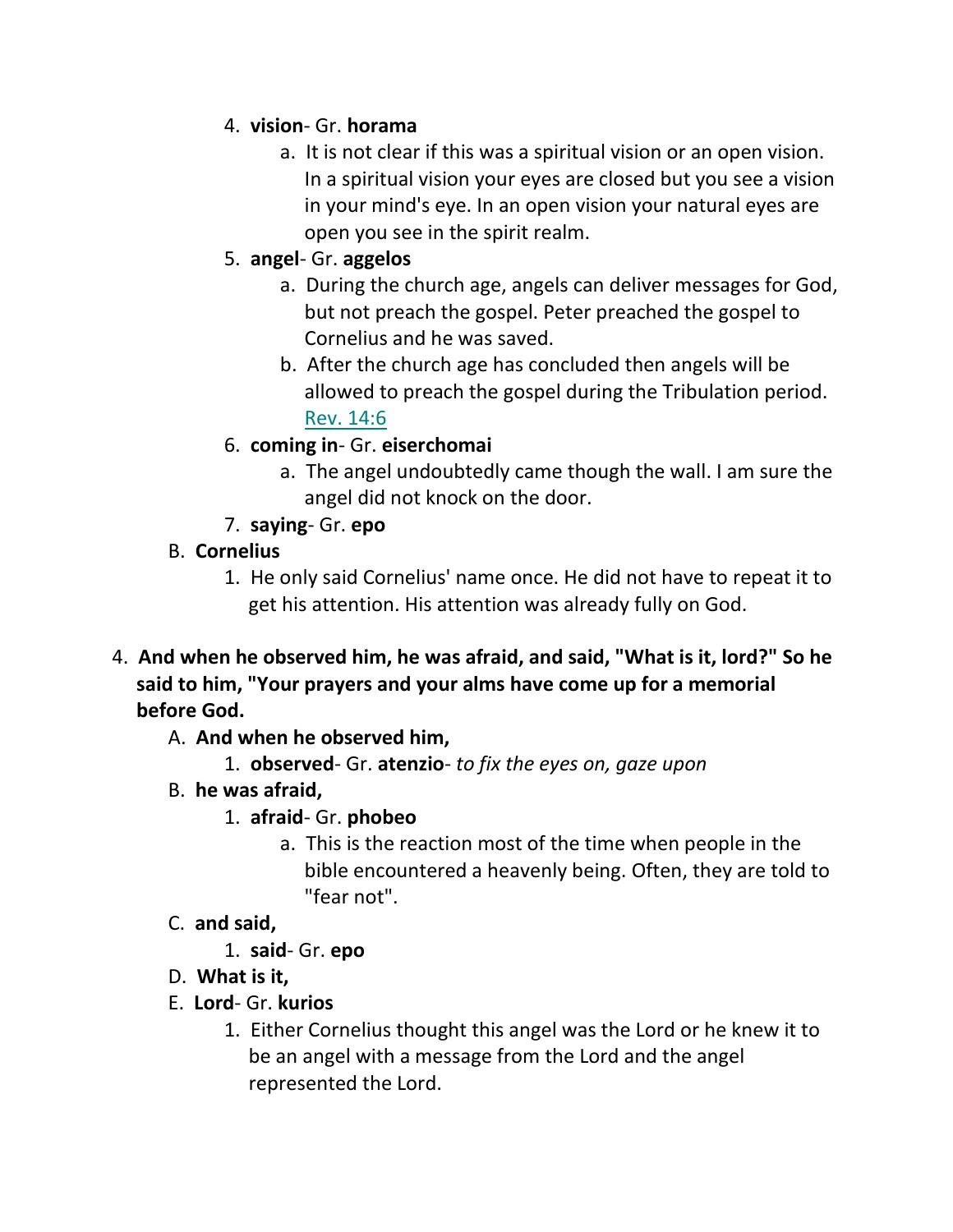- F. **So he said to him,**
	- 1. **said**
- G. **Your prayers and your alms have come up for a memorial before God.** 
	- 1. **prayers** Gr. **proseuche** *to beseech to the face*
		- a. This verse shows that God can and does hear the prayers of unbelievers.
	- 2. **alms- Gr. eleemosune**
	- 3. **come up** Gr. **anabaino**
		- a. *That is, the prayers which he had offered up in faith, for himself and family, and the charitable actions he had performed from a principle of love, were like sacrifices upon the altar, which ascended to God with acceptance; so these sacrifices of prayer and beneficence came up with acceptance from off that altar which sanctities the gift, or were acceptable to God*. - Gill Commentary
	- 4. **memorial** Gr. **mnemosunon** *a memorial (that by which the memory of any person or thing is preserved), a remembrance*
		- a. God remembers our prayers and offerings.
	- 5. **before God**
		- a. The angel did not say "before me". If Cornelius thought that the angel was the Lord, he would have known, but he realized that it was only a messenger for the Lord.

## 5. **Now send men to Joppa, and send for Simon whose surname is Peter.**

- A. **Now send men to Joppa,**
	- 1. **send** Gr. **pempo**
	- 2. **Joppa**
- B. **and send for Simon whose surname is Peter**
	- 1. **send** Gr. **metapempo** *to send after*
	- 2. **Simon** means *hearing*
	- 3. **surname** Gr. **epikaleomai** *to place a name upon*
		- a. It was Jesus who placed the name Peter upon Simon.
	- 4. **Peter** means *rock*
		- a. Simon means to hear, and Peter means a rock. How do you become a rock in God's kingdom? It is by hearing and hearing God's Word and being strong in faith!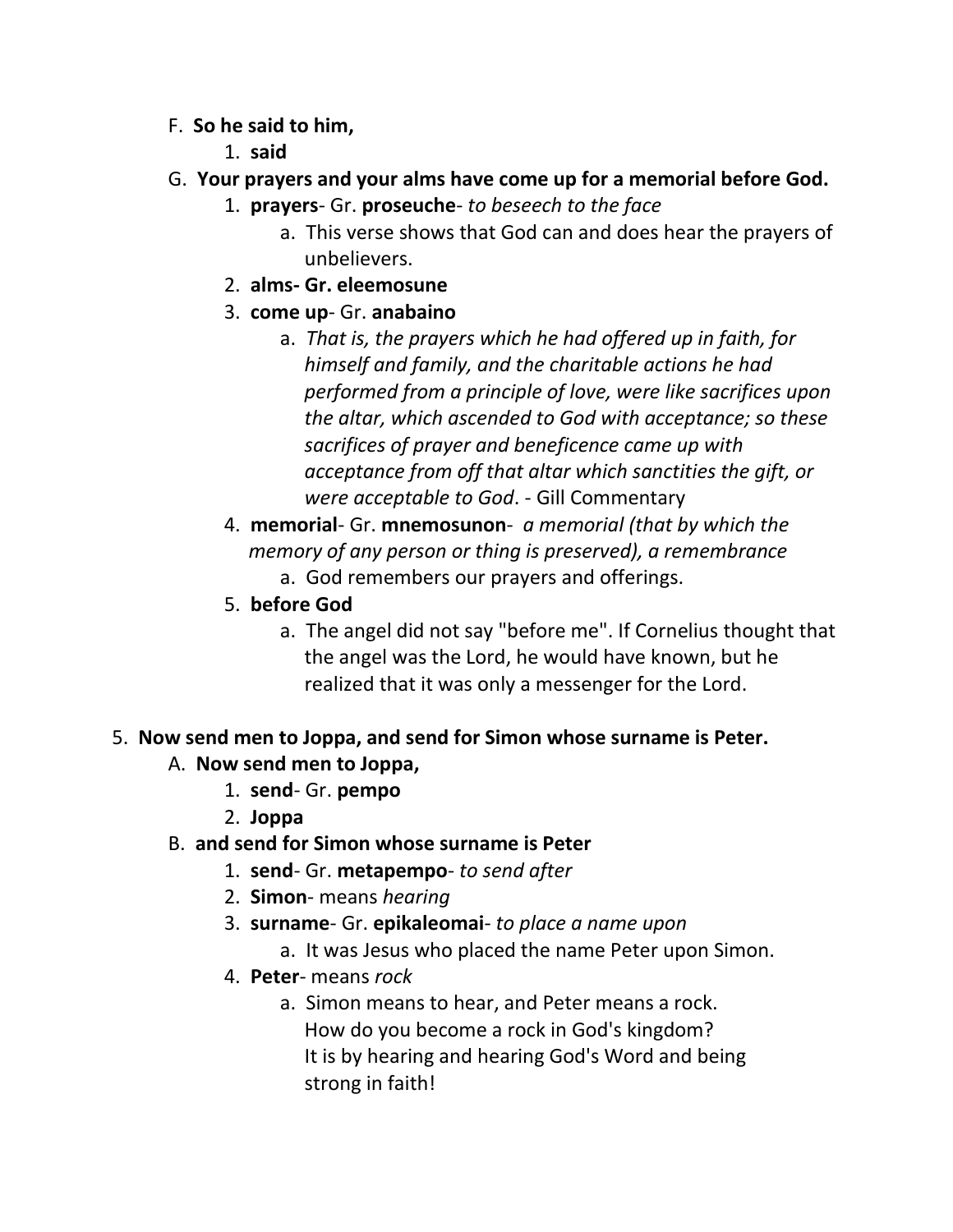- 6. **He is lodging with Simon, a tanner, whose house is by the sea. He will tell you what you must do."** 
	- A. **He is lodging with Simon,**
		- 1. **lodging** Gr. **xenizo** *to receive as a guest, to entertain a stranger, hospitably*
			- a. This word implies that Peter and Simon, the tanner, did not know each other before this time.
		- 2. **Simon** means *hearing*
			- a. Simon Peter was dwelling with another man whose name means hearing. It is good to associate with others that are actively hearing and heeding God's Word.
	- B. **a tanner,**
		- 1. **tanner** Gr. **barseus**
	- C. **whose house is by the sea,**
		- 1. **house** Gr. **oikos**
		- 2. **sea** Gr. **thalassa**
			- a. It is comforting that God and angels know our name and where we live.

#### D. **He will tell you what you must do**

- 1. **tell** Gr. **laleo**
	- a. This angel could not share the gospel with Cornelius. A Christian man or woman must do that because Jesus gave the church the responsibility to preach the gospel in this dispensation of the church. Matt. 28:18-20
- 2. **do** Gr. **poieo**
	- a. What Peter will tell Cornelius to do is to believe upon Jesus! Believing upon Jesus is obedience to God.
- 7. **And when the angel who spoke to him had departed, Cornelius called two of his household servants and a devout soldier from among those who waited on him continually.** 
	- A. **And when the angel who spoke to him had departed,**
		- 1. **angel** Gr. **aggelos-** *a messenger*
		- 2. **spoke** Gr. **laleo**
		- 3. **departed** Gr. **aperchomai**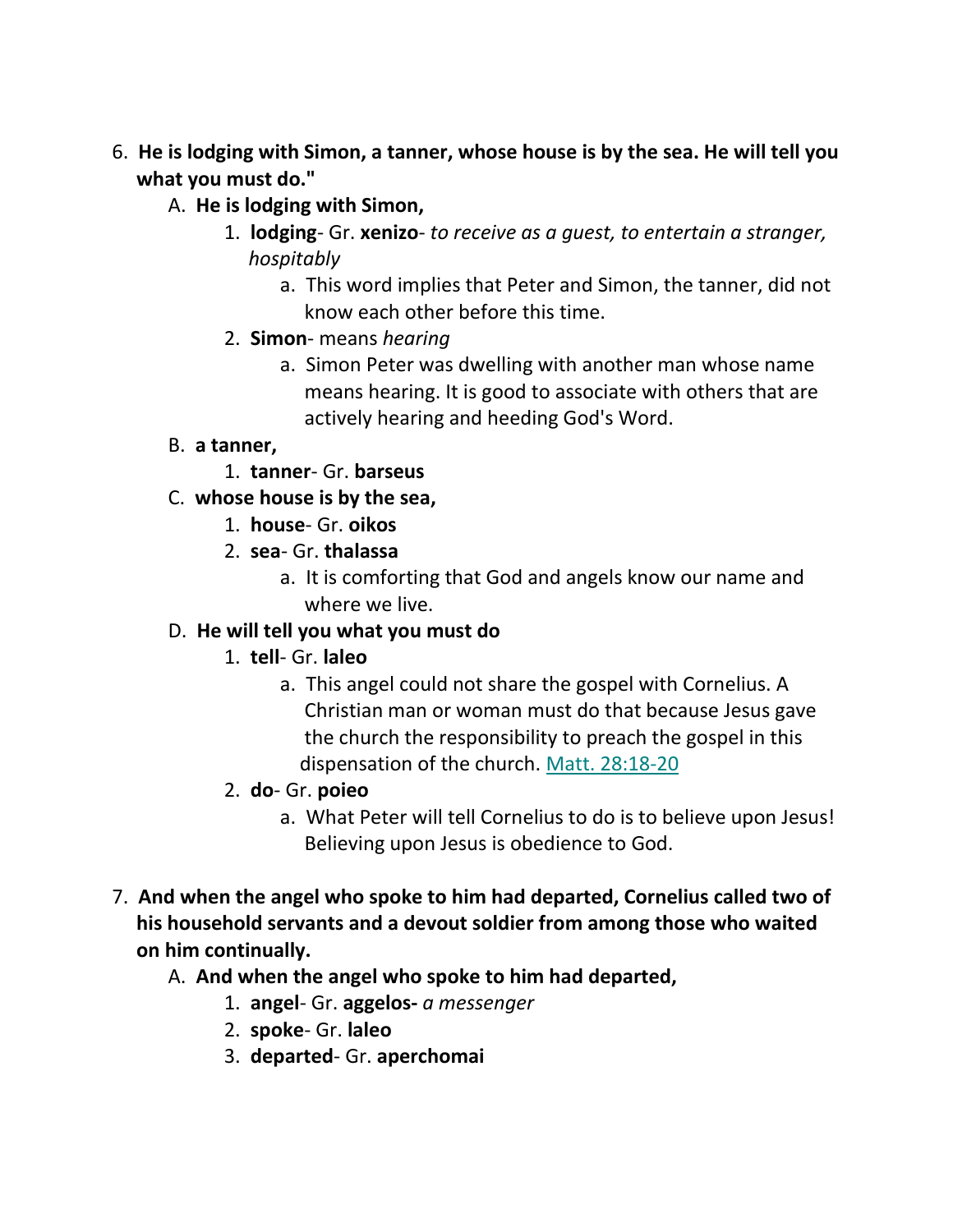- a. Angels do not stay and commune with us over long periods of time. They may watch over us, but do not have on going fellowship with us. They come and depart.
- B. **Cornelius called two of his household servants and a devout soldier from among those who waited on him continually**
	- 1. **two** Gr. **duo**
	- 2. **household servants** Gr. **oiketes**
	- 3. **devout** Gr. **asebes**
		- a. Notice, he sent a devout soldier on this consecrated task. It is important who we strongly associate with in the things of God.
	- 4. **soldier** Gr. **stratiotes**
		- a. He sent three men on this mission. In the mouth of two or three witnesses let everything be established.
	- 5. **waited** Gr. **proskartareo** *to persist in adherence to a thing; to be intently engaged in, attend constantly to, to remain constantly in a place, continue near to, be at hand*
		- a. If you are a servant, this is your job- be intently engaged in serving. If we are a servant of God, then this is what we are to do. If we are to serve someone in a ministry and job then we are to do that.
		- b. We are a servant and soldier for God and wait upon Him continually.

### 8. **So when he had explained all** *these* **things to them, he sent them to Joppa.**  A. **So when he had explained all these things to them,**

- 1. **explained** Gr. **exegeomai** *to detail, to set forth in language; to tell, narrate, recount,*
	- a. It is up to the one sending a messenger to be clear on what to communicate.
	- b. It is important that you trust the person or people you send to represent you. They need to have your heart and not be representing themselves.

#### B. **he sent them to Joppa**

- 1. **sent** Gr. **apostello** *to send forth a messenger*
	- a. It is up to the messenger to faithfully give the message just as it was given to them.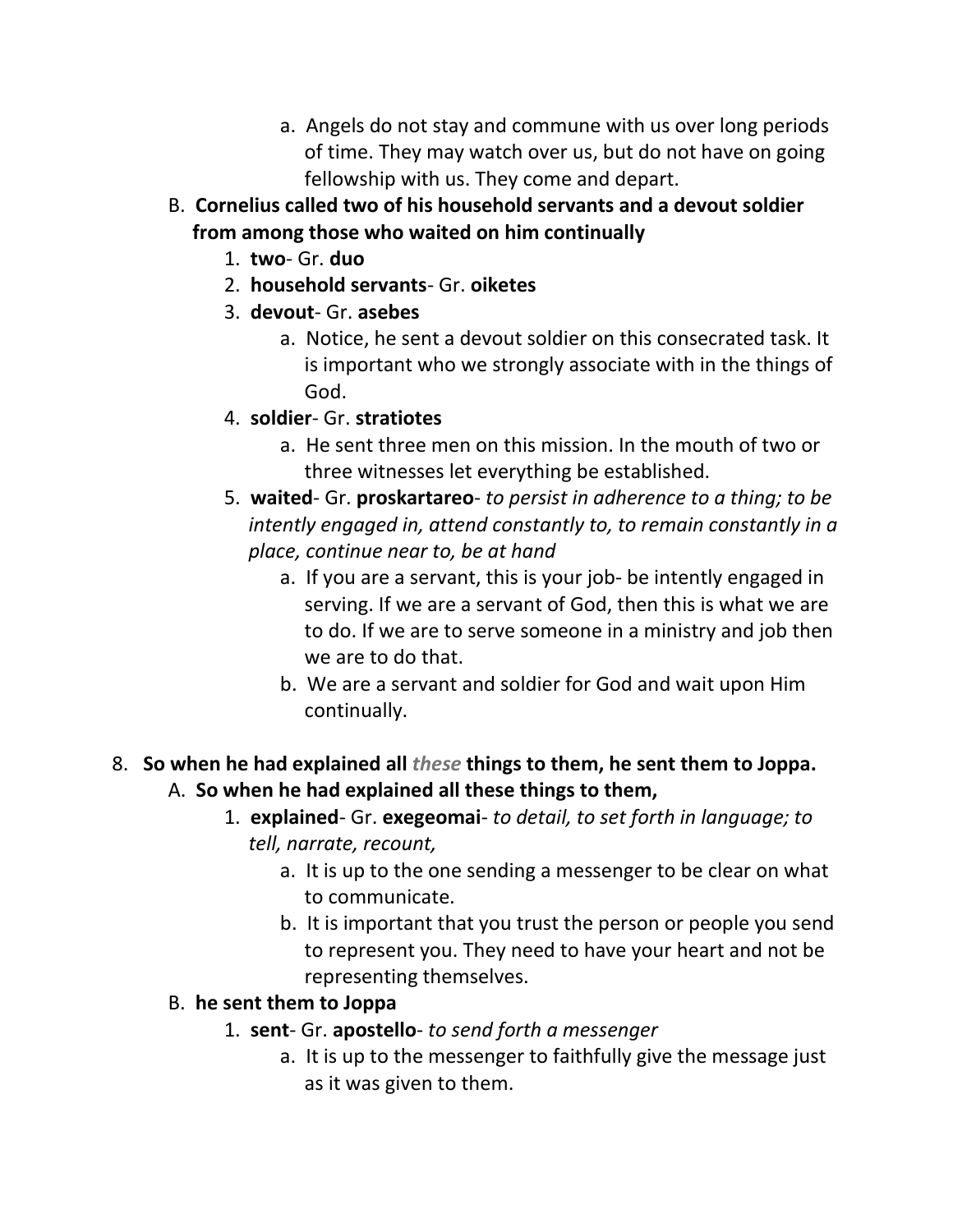- 9. **The next day, as they went on their journey and drew near the city, Peter went up on the housetop to pray, about the sixth hour.** 
	- A. **The next day,**
		- 1. **next day** Gr. **epaurion**
	- B. **as they went on their journey and drew near to the city,**
		- 1. **journey** Gr. **hedoiporeo** *to travel on a road*
		- 2. **drew near** Gr. **eggizo**
		- 3. **city** Gr. **polis**
	- C. **Peter went up on the housetop to pray,**
		- 1. **went up** Gr. **anabaino**
			- a. As the servants went towards Peter, so Peter went up to pray. Obedience sets things into motion.
		- 2. **housetop** Gr. **doma**
			- a. *It has often been remarked that the houses in Judea were builded with flat roofs, on which people walked, conversed, meditated, prayed, etc. The house-top was the place of retirement; and thither Peter went for the purpose of praying to God.* -Clarke Commentary
		- 3. **pray** Gr. **proseuchomai**
	- D. **about the sixth hour**
		- 1. **sixth hour** Gr. **hektos hora**
			- a. This was at noon.
			- b. Pious Jews prayed at nine, noon, and three o'clock.
- 10. **Then he became very hungry and wanted to eat; but while they made ready, he fell into a trance** 
	- A. **Then he became very hungry and wanted to eat,**
		- 1. **very hungry** Gr. **prospeinos** Gr. *intensely hungry*
			- a. Peter may had been fasting and was now very hungry.
		- 2. **eat** Gr. **geuomai** *to taste, to take food, eat, to take nourishment, eat*
	- B. **but while they made ready,**
		- 1. **ready** Gr. **paraskueazo** *to prepare, make ready*
	- C. **he fell into a trance**
		- 1. **fell** Gr. **epipipto** *to fall upon*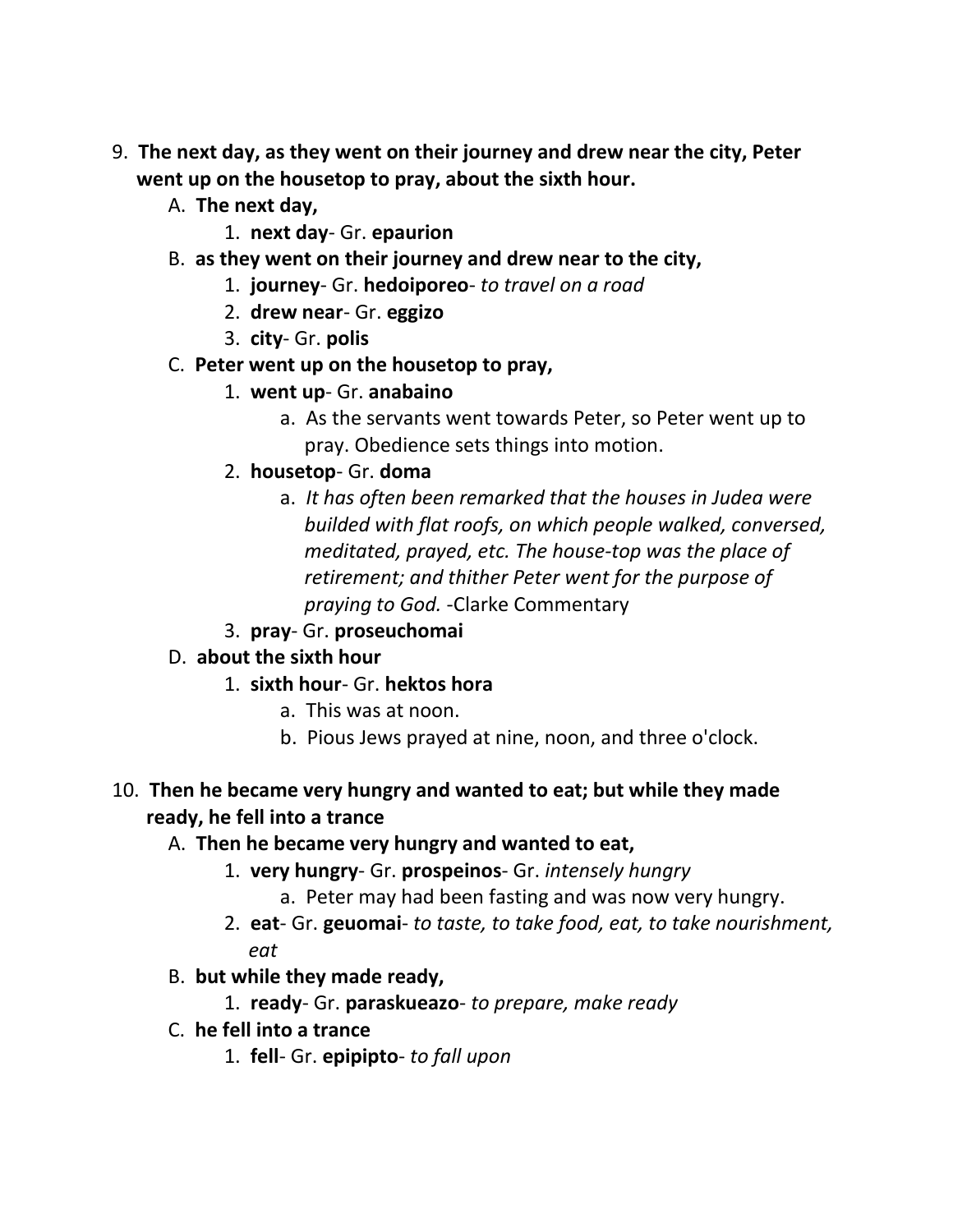- a. This shows that Peter was not expecting or seeking for this to happen to him.
- b. We should not seek things like this but be invited into them by the Lord if He wants to.
- 2. **trance** Gr. **ekstasis** *a displacement; hence, a displacement of the mind from its ordinary state and self-possession*
	- a. I will have to admit I think this has happened to me several times while I was waiting for lunch! I have had a few visions of food descending on a sheet! I jest.
	- b. A trance is where you are no longer aware of your surroundings or where you are.
	- c. Paul had experienced a trance as well. Act\_22:17
- 11. **and saw heaven opened and an object like a great sheet bound at the four corners, descending to him and let down to the earth.** 
	- A. **and saw heaven opened and an object like a great sheet bound at the four corners,**
		- 1. **saw** Gr. **theoreo** *to be a spectator, to gaze on, contemplate; to behold, view with interest and attention*
		- 2. **heaven** Gr. **ouranos**
			- a. This is the natural heaven around us. There is more than just what we see in this natural realm. There is a spiritual realm and spiritual heaven.
		- 3. **opened** Gr. **anoigo**
		- 4. **object** Gr. **tis skeuos-** *certain vessel, sail*
			- a. *Originally fine linen; later, sail-cloth or a sail. Dr. J. Rawson Lumby suggests that the word, "applied to loose, bellying sails of ships," may indicate that the form of vessel which appeared to Peter "recalled an image most familiar to his previous life - the wind-stretched canvas of the craft on the Lake of Galilee"* ("Expositor," iii., 272). -Vincent Word Studies
		- 5. **like** Gr. **hos**
		- 6. **great-** Gr. **megas**
		- 7. **sheet** Gr. **othone** *fine white linen sheet*
			- a. Fine white linen speaks of righteousness. Rev. 19:8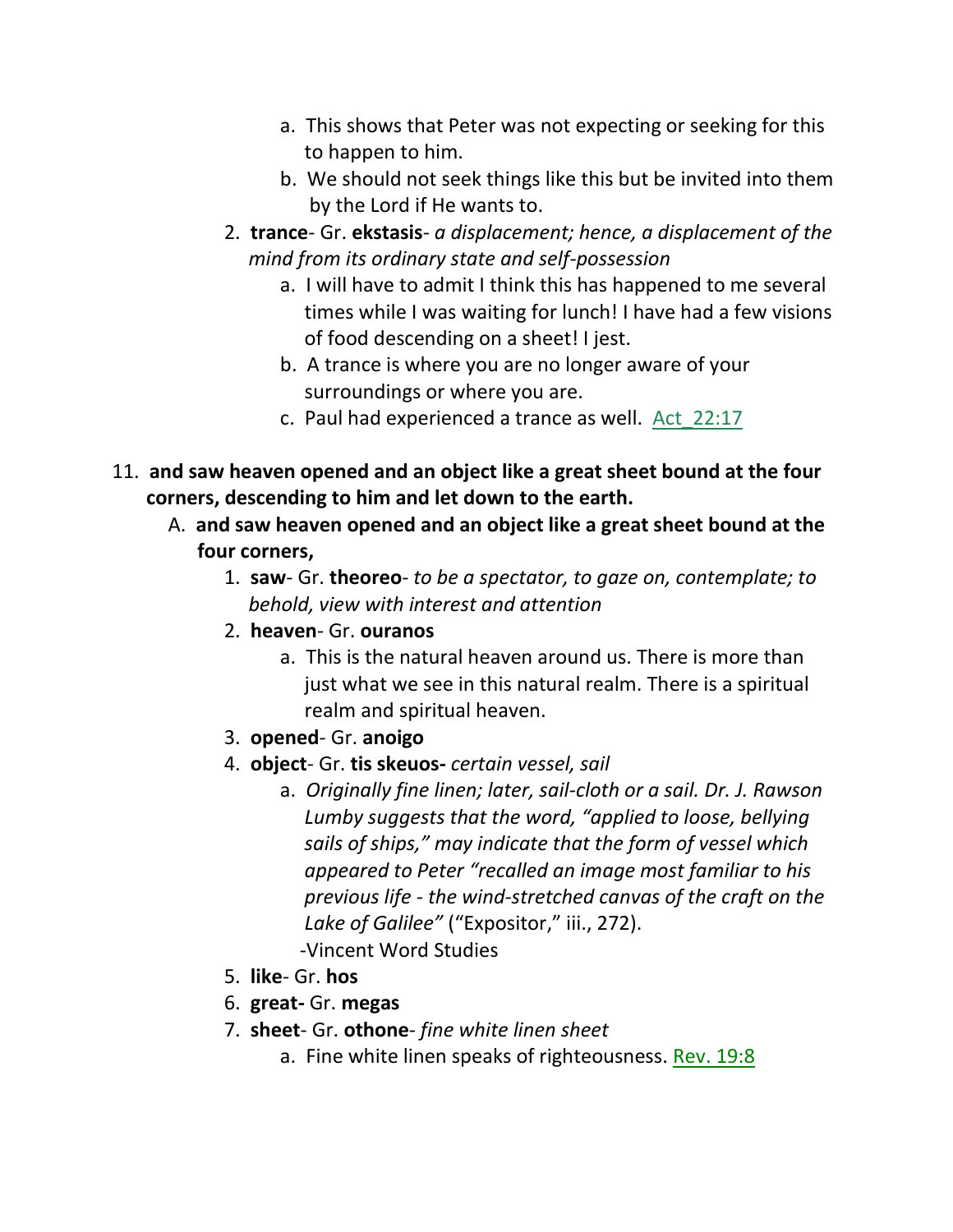- b. Unclean animals were wrapped in fine white linen. This speaks of the Gentiles, which the Jews considered to be unclean, would be wrapped in the righteousness of Christ!
- 8. **bound** Gr. **deo**
- 9. **four corners** Gr. **tessares arches** *four beginnings or outward extremities*
- B. **descending to him and let down to earth**
	- 1. **descending** Gr. **katabaino**
	- 2. **let down** Gr. **kathiemi**
	- 3. **earth** Gr. **ge**
- 12. **In it were all kinds of four-footed animals of the earth, wild beasts, creeping things, and birds of the air.** 
	- A. **In it were all kinds of four-footed animals of the earth,**
		- 1. **kinds** Gr. **pas**
		- 2. **four-footed animals** Gr. **tetrapous**
			- a. No doubt pigs were among these animals.
		- 3. **earth** Gr. **ge**
	- B. **wild beasts** Gr. **therion**
		- 1. Of the four-footed beasts there were domesticated animals. Also, we see here that there were also wild beasts- like lions, tigers, and bears- oh my!
	- C. **creeping things** Gr. **herpeton** *reptiles*
		- 1. We have been given authority over creeps! Gen. 1:26
	- D. **and birds of the air**
		- 1. **birds** Gr. **peteion** *flying, winged*
		- 2. **air** Gr. **ouranos** *heaven*
- 13. **And a voice came to him, "Rise, Peter; kill and eat."**
	- A. **And a voice came to him,**
		- 1. **voice** Gr. **phone**
			- a. P eter attributes this voice to the Lord.
	- B. **Rise-** Gr. **anistemi**
	- C. **kill and eat**
		- 1. **kill** Gr. **thuo** *to sacrifice*
			- a. *Sacrifice and eat. Though this verb is sometimes used to signify the slaying of animals for food, yet, as the proper*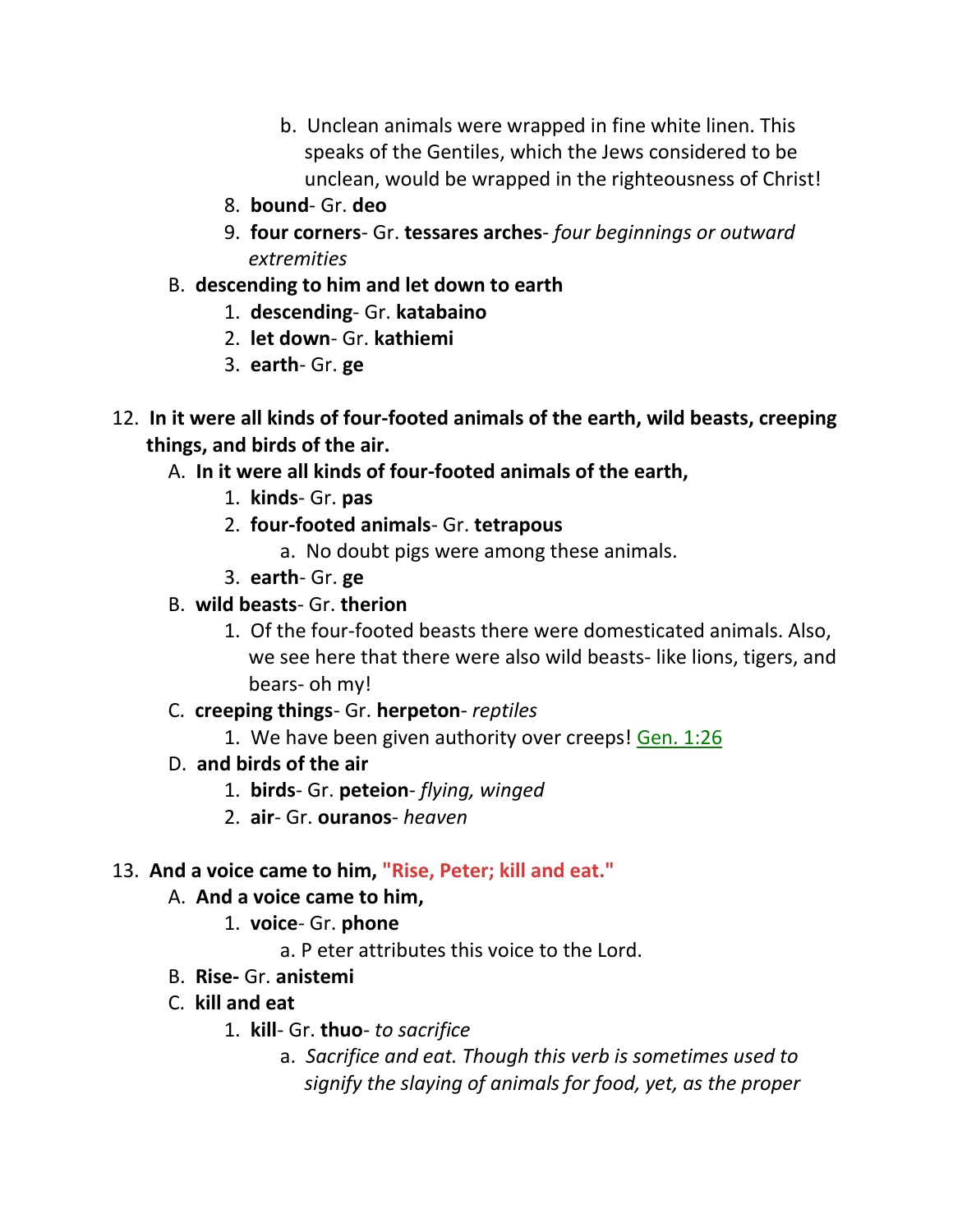*notion is to slay for the purpose of sacrifice, it appears to me to be better to preserve that meaning here. Animals that were offered in sacrifice were considered as given to God; and, when he received the life, the flesh was given to those who offered the sacrifice, that they might feed upon it; and every sacrifice had in it the nature of a covenant; and covenants were usually made by eating together on the flesh of the sacrifice offered on the occasion, God being supposed to be invisibly present with them, and partaking of the feast. The Jews and Gentiles are certainly represented by the clean and unclean animals in this large vessel: these, by the ministry of the Gospel, were to be offered up a spiritual sacrifice to God. Peter was to be a prime instrument in this work; he was to offer them to God, and rejoice in the work of his hands. The spirit of the heavenly direction seems to be this: "The middle wall of partition is now to be pulled down; the Jews and Gentiles are called to become one flock, under one shepherd and bishop of souls. Thou, Peter, shalt open the door of faith to the Gentiles, and be also the minister of the circumcision. Rise up; already a blessed sacrifice is prepared: go and offer it to God; and let thy soul feed on the fruits of his mercy and goodness, in thus showing his gracious design of saving both Jews and Gentiles by Christ crucified."* -Clarke Commentary

- 2. **eat** Gr. **phago**
	- a. This command was very tempting because Peter was very hungry!
	- b. This would have been tempting to me as long as I could have bar-b-qued what I killed!

## 14. **But Peter said, "Not so, Lord! For I have never eaten anything common or unclean."**

#### A. **But Peter said,**

- 1. **said** Gr. **epo** 
	- a. When we see the words "but Peter said", what comes after often shows his ignorance. The same goes for us!
- B. **Not so, Lord**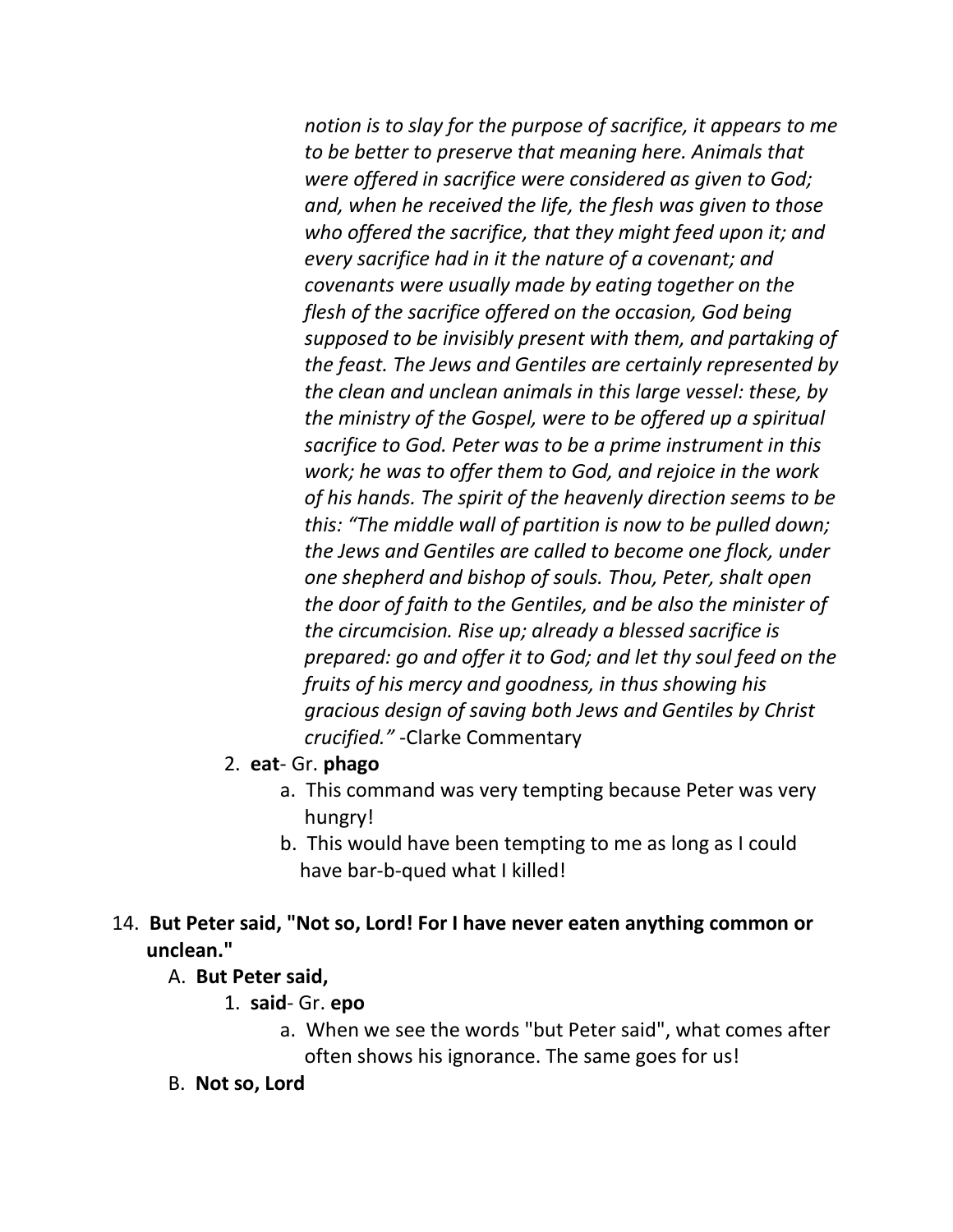- 1. **Not so** Gr. **medamos** *by no means*
	- a. He told the Lord, no way!
- 2. **Lord** Gr. **kurios**
	- a. No Lord, is not a good combination. It is an oxymoron. It is a moronic ox! Yes Lord, goes together. It is not good to tell the Lord no.
	- b. A better reply would be, "Help me Lord to understand this because this appears to contradict your written Word and I know you would never do that."
	- c. If you have a vision or some other form of guidance and it does not line up with the written Word then throw it out. God **NEVER** violates His Word. However, Jesus had already told Peter that nothing he ate would defile him [see below]. Jesus' words are the Word of God.

## C. **For I have never eaten anything common or unclean**

- 1. **eaten** Gr. **phago**
- 2. **common** Gr. **koinos**
	- a. *This word properly denotes "what pertains to all," but among the Jews, who were bound by special laws, and who were prohibited from many things that were freely indulged in by other nations, the word "common" came to be opposed to the word "sacred," and to denote what was in common use among the pagans, hence, that which was "profane," or "polluted." Here it means the same as "profane," or "forbidden."* -Barnes Commentary
- 3. **unclean** Gr. **akathartos**
	- a. These were animals forbidden in the Law of Moses, to be eaten, such as the pig. Lev\_11:2-47
	- b. Jesus had already taught Peter that **nothing that comes into a man's mouth defiles him**, but what comes out of his mouth defiles him. Mar\_7:15 This was the Word of God that Peter heard during Jesus's earthly ministry. Peter had the opportunity right then to ask, "Lord, are you saying that there is no unclean animals anymore and I can eat any animal?" Apparently he did not. Peter could not blame Jesus for him not paying attention in class!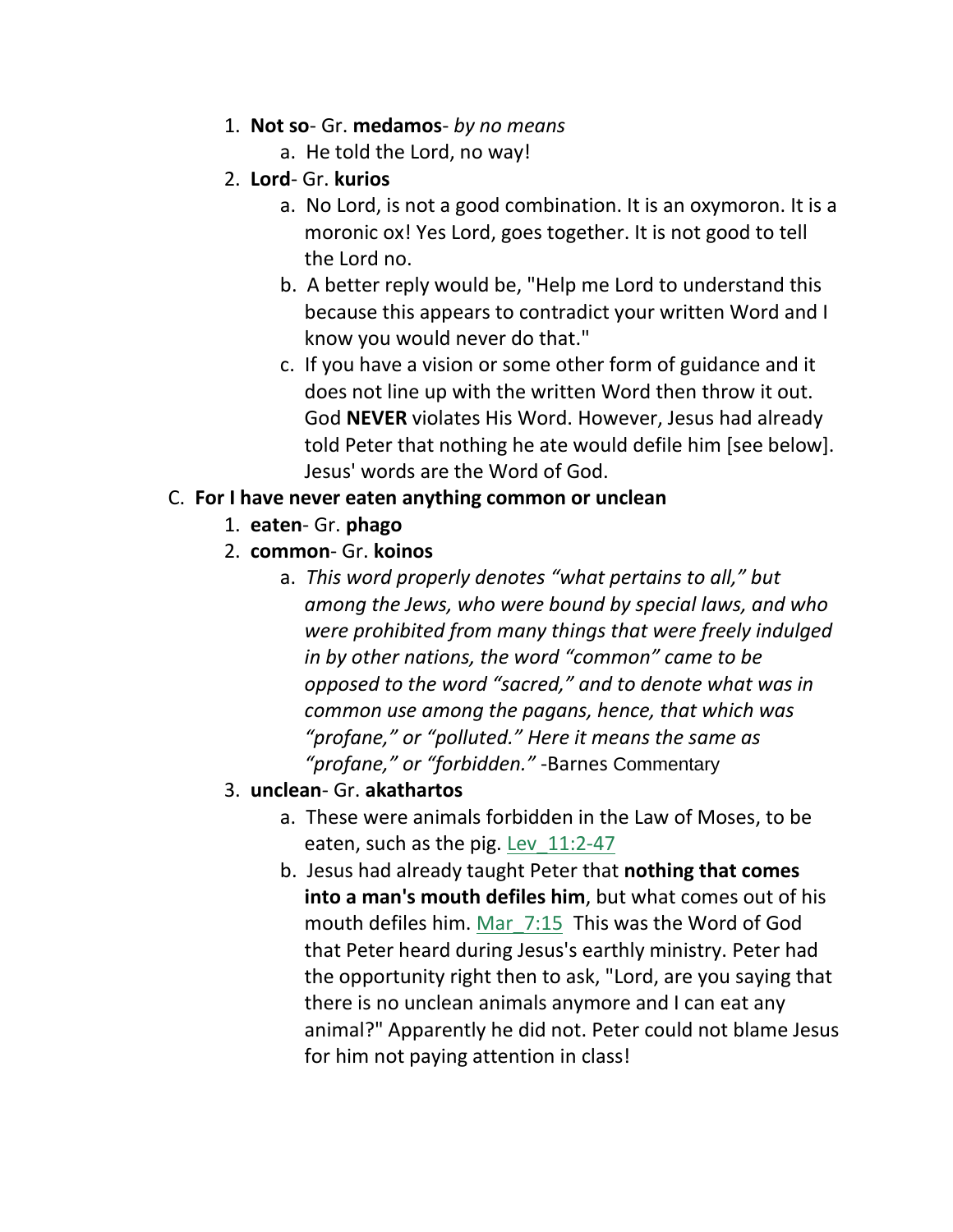- 15. **And a voice** *spoke* **to him again the second time, "What God has cleansed you must not call common."**
	- A. **And a voice spoke to him again the second time,**
		- 1. **voice** Gr. **phone**
			- a. Presumably this is the Lord's voice.
		- 2. **spoke** Gr. **pros**
		- 3. **second** Gr. **deuteros**
			- a. The book of Deuteronomy means to give the law a second time.

## B. **What God has cleansed you must not call common.**

- 1. **cleansed** Gr. **katharizo**
	- a. This is not so much speaking of the animals but of the Gentiles who are cleansed when they accept Jesus. 1Co\_6:9-11
- 2. **call common** Gr. **koinoo** *to declare or make common*
	- a. A believer is not common. They are set apart, holy to the Lord.

# 16. **This was done three times. And the object was taken up into heaven again.**

## A. **This was done three times**

- 1. **done** Gr. **ginomai** *to happen*
- 2. **three times** Gr. **epi tris** *upon three*
	- a. It is unclear if the sheet was let down three times, or the voice said three times for Peter to rise and eat.
	- b. What is clear is that Peter told the Lord "no way" three times to his command to kill and eat! Earlier, Peter had answered the Lord "yes" three times after Jesus was raised from the dead, but here he tells him "no" three times. John 21:15-17
	- c. Three is the number of redemption. It is by Jesus' redemption that the Gentiles who believe would be cleansed and made holy.

## B. **And the object was taken up into heaven again**

- 1. **object** Gr. **skeuos** *vessel, sail*
- 2. **taken up** Gr. **analambano**
	- a. It was taken up and possibly stored in heaven's prop storage room. I jest.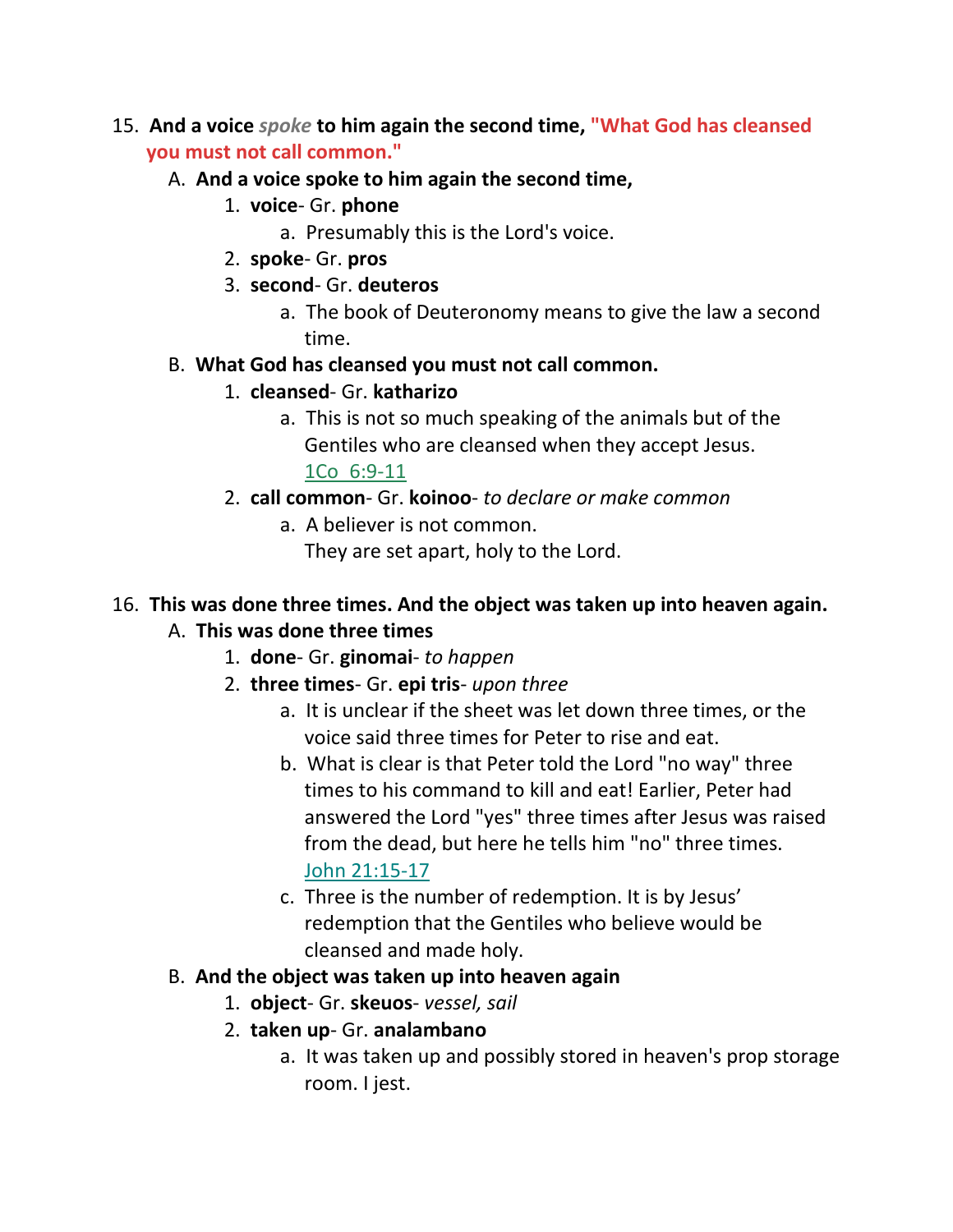- 3. **heaven** Gr. **ouranos**
- 17. **Now while Peter wondered within himself what this vision which he had seen meant, behold, the men who had been sent from Cornelius had made inquiry for Simon's house, and stood before the gate.** 
	- A. **Now while Peter wondered within himself what this vision which had seen meant,**
		- 1. **wondered** Gr. **diaporeo** *to be entirely at loss, to be in total* *perplexity*
			- a. Peter did not know what the vision meant but would soon understand. This shows us that if you receive a vision or word from the Lord, you may not always understand it immediately, but you will in time.
		- 2. **vision** Gr. **horama**
		- 3. **seen** Gr. **eido**
		- 4. **meant** Gr. **an eien** *might be*
	- B. **behold** Gr. **idou** look!
	- C. **the men had been sent from Cornelius had made inquiry for Simon's house,**
		- 1. **men** Gr. **aner**
		- 2. **sent** Gr. **apostello**
		- 3. **made inquiry** Gr. **dierotao** *ask many, one after another*
			- a. The men had to ask around before they got the right information on where Simon's house was. This shows that often we must walk out a word from the Lord to us. We have to make inquiry before we reach the end.
		- 4. **house** Gr. **oikos**
	- D. **and stood before the gate**
		- 1. **stood** Gr. **ephistemi** *to stand upon*
		- 2. **gate** Gr. **pulon** *the porch or principal entrance to an Eastern house.*
- 18. **And they called and asked whether Simon, whose surname was Peter, was lodging there.** 
	- A. **And they called and asked whether Simon,**
		- 1. **called** Gr. **phoneo** *to cry out*
		- 2. **asked** Gr. **punthanomai** *ascertain by inquiry*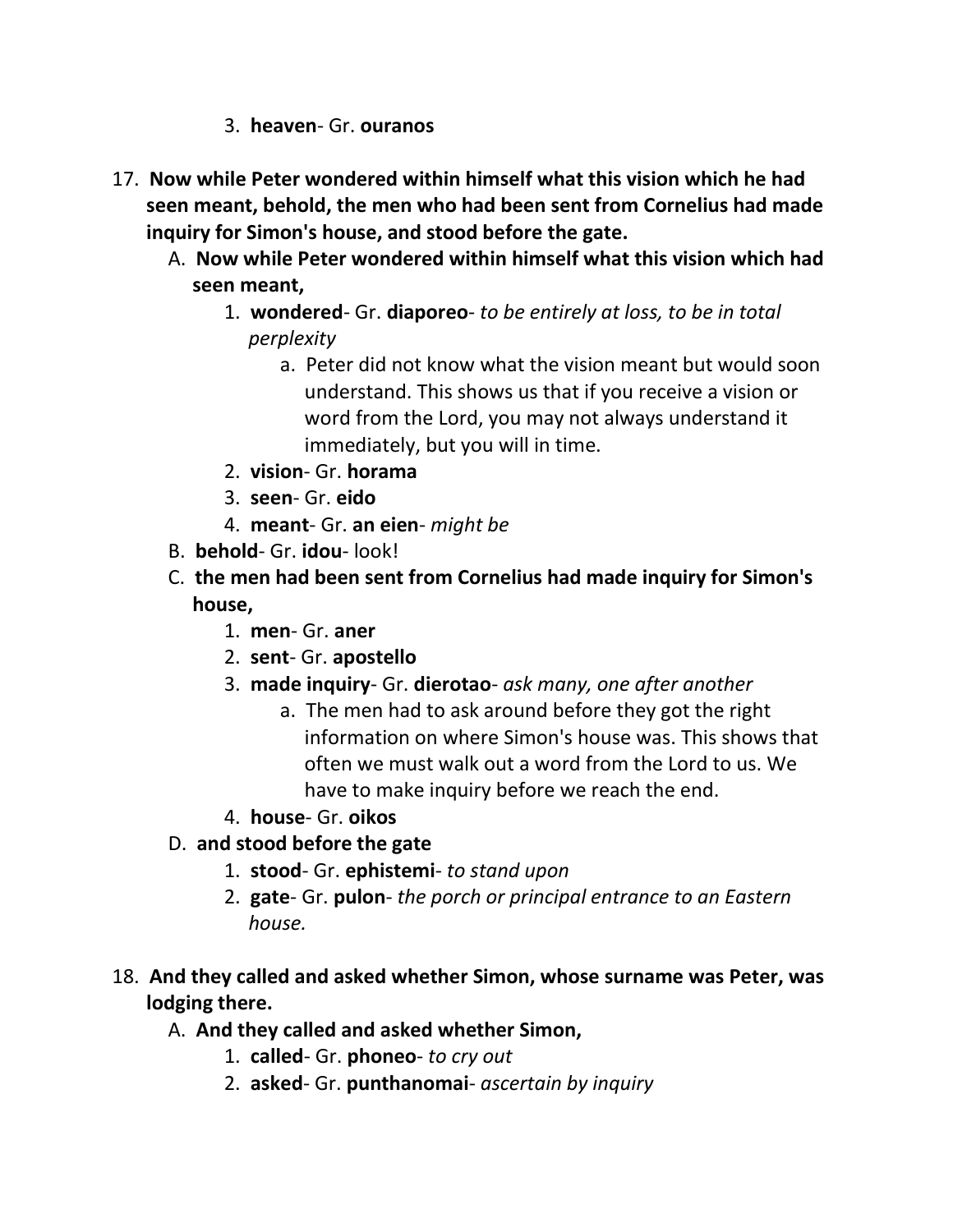- B. **whose surname was Peter,**
	- 1. **surname** Gr. **epikaleomai** *to place a name upon*
- C. **was lodging there**
	- 1. **lodging** Gr. **xenizo**
- 19. **While Peter thought about the vision, the Spirit said to him, "Behold, three men are seeking you.** 
	- A. **While Peter thought about the vision,**
		- 1. **thought** Gr. **enthumeomai** *to think with aroused emotion*
			- a. This vision aroused Peter to be open to the invitation to visit Cornelius. Without the vision he probably would have not ventured to do so.
		- 2. **vision** Gr. **horama**
	- B. **the Spirit said to him,**
		- 1. **Spirit** Gr. **pneuma**
			- a. This most likely was same voice he had heard in the vision he had just seen.
			- b. The Spirit was leading Peter into truth. John 16:13
	- C. **Behold-** Gr. **idou**
	- D. **three men are seeking you**
		- 1. **three** Gr. **treis**
		- 2. **men** Gr. **aner**
		- 3. **seeking** Gr. **zeteo**
			- a. These were not the three wise men seeking him!
			- b. Three speaks again of redemption.
- 20. **Arise therefore, go down and go with them, doubting nothing; for I have sent them."** 
	- A. **Arise therefore,**
		- 1. **arise** Gr. **anistemi**
	- B. **go down and go with them,**
		- 1. **go down** Gr. **katabaino**
			- a. From the rooftop.
		- 2. **go with** Gr. **poreuomai** *journey, travel*
			- a. It appears here the Lord wanted Peter to go with them right then, but they lodged overnight and went the next day. I am sure, Peter wanted to stay and eat lunch!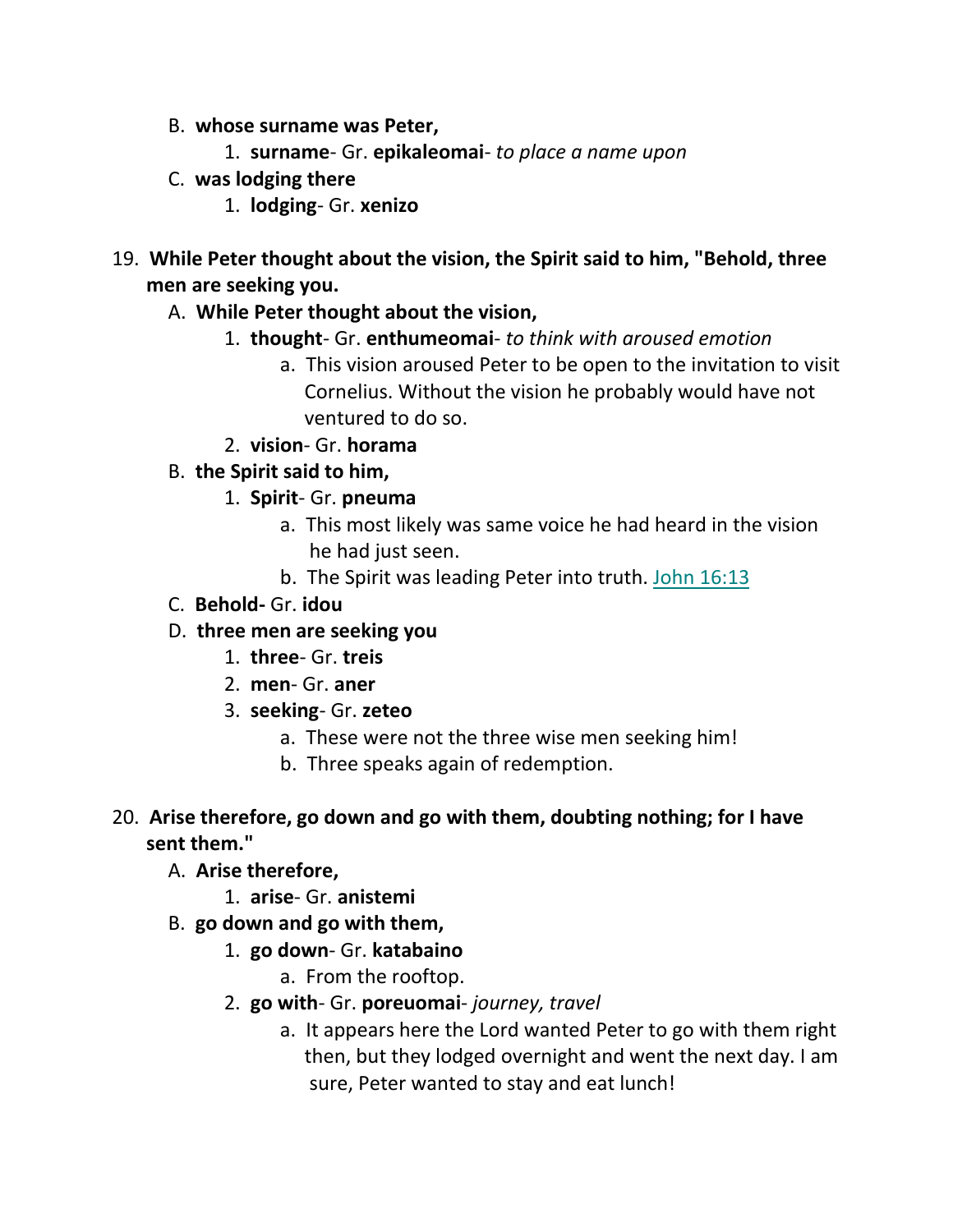## C. **doubting nothing,**

- 1. **doubting** Gr. **diakrino** *to be at variance with one's self, hesitate, doubt*
	- a. The vision he had just had would help in clearing up any doubt about going to visit a Gentile. Gentiles were no longer to be viewed as unclean.
- D. **for I have sent them**
	- 1. **sent** Gr. **apostello**
		- a. In verse 8, it says Cornelius sent the three men, but here the Lord said, "I have sent them". God uses the commissioning of men, but He is the one who does the sending.
		- b. These three men thought they were being sent by Cornelius but probably did not know it was the Lord that sent them.
		- c. The Lord has much more of a hand in our lives than what we realize.
- 21. **Then Peter went down to the men who had been sent to him from Cornelius, and said, "Yes, I am he whom you seek. For what reason have you come?"**
	- A. **Then Peter went down to the men who had been sent to him from Cornelius,**
		- 1. **went down** Gr. **katabaino**
		- 2. **men** Gr. **aner**
		- 3. **sent** Gr. **apostello**
	- B. **and said,**
		- 1. **said** Gr. **epo**
	- C. **Yes** Gr. **idou** *look, behold*
	- D. **I am he whom you seek**
		- 1. **seek** Gr. **zeteo**
	- E. **For what reason have you come**
		- 1. **reason** Gr. **aitia** *cause, motive, incitement*
		- 2. **come** Gr. **pareimi-** *to be by, be at hand, to have arrived, to be present*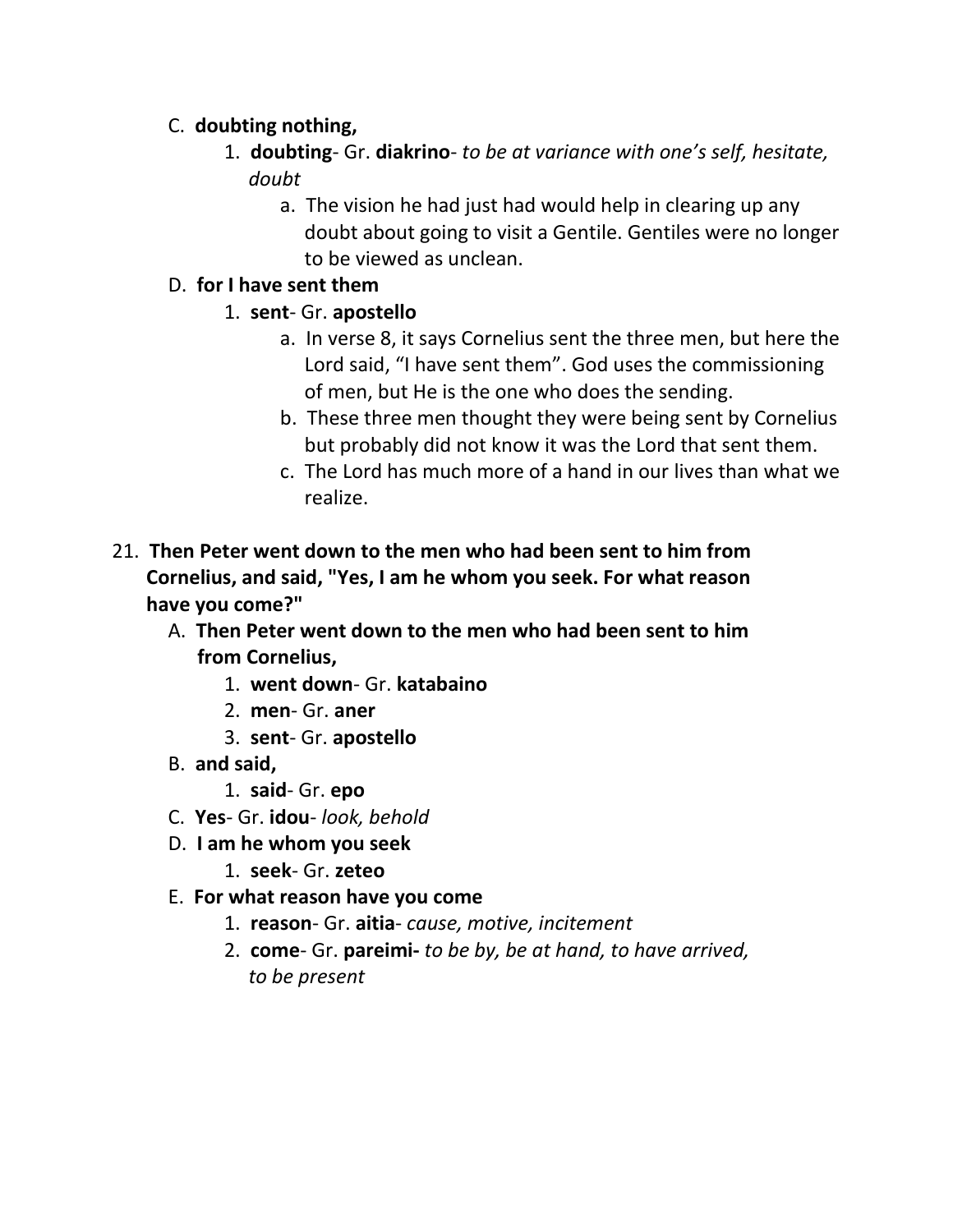- 22. **And they said, "Cornelius** *the* **centurion, a just man, one who fears God and has a good reputation among all the nation of the Jews, was divinely instructed by a holy angel to summon you to his house, and to hear words from you."** 
	- A. **And they said,**
		- 1. **said** Gr. **epo**
	- B. **Cornelius the centurion,**
	- C. **a just man,**
		- 1. **just** Gr. **dikaios** *righteous*
			- a. This was in the eyes of man. In the eyes of God, he was a sinner that needed to be justified by faith. Once he had accepted Jesus, he was righteous in God's eyes.
			- b. Notice, this was the testimony of those representing Cornelius. This is not a proclamation by God.
		- 2. **man** Gr. **aner**
	- D. **one who fears God and has a good reputation among all the nation of the Jews,**
		- 1. **fears** Gr. **phobeo** *to reverence, show respect*
		- 2. **good reputation** Gr. **martureo** *witness*
		- 3. **nation** Gr. **ethnos**
			- a. This is the nation of Israel.
			- b. Those who had come on behalf of Cornelius touted his goodness, but this had nothing at all to do with salvation. Salvation is by unmerited favor alone, that is received by faith.

# E. **was divinely instructed by a holy angel to summon you to his house,**

- 1. **divinely instructed** Gr. **chrematizo** *to be divinely instructed, receive a revelation or warning from God*
- 2. **holy** Gr. **hagios**
	- a. There are holy angels and then there are unholy fallen angels of which satan is one.
- 3. **angel** Gr. **aggelos**
- 4. **summon** Gr. **metapempo** *to send one after another*
- 5. **house** Gr. **oikos**
	- a. It is interesting that God did not tell Cornelius to visit Peter. No, God wanted Peter to visit Cornelius' house. This is more of a sign of acceptance of the Gentiles with Peter going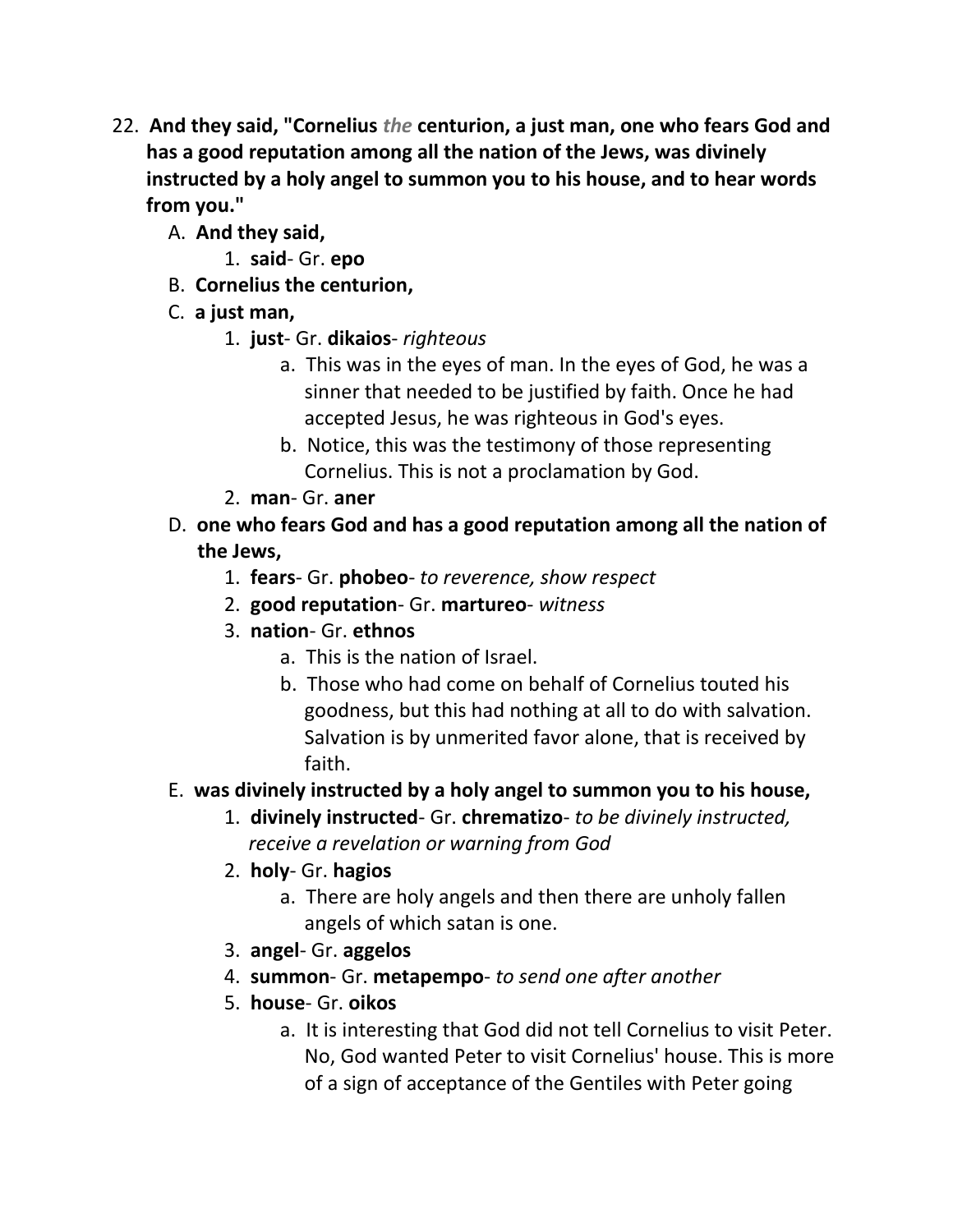under the roof of Cornelius who was a Gentile. It was a show of equality of the Gentiles to the Jews. This would not have be shown if Cornelius had to come to Peter.

## F. **and to hear words from you**

- 1. **hear** Gr. **akouo**
- 2. **words** Gr. **rhema** *spoken words*
	- a. These words would contain the gospel of the Lord Jesus Christ.
- 23. **Then he invited them in and lodged** *them.* **On the next day Peter went away with them, and some brethren from Joppa accompanied him.** 
	- A. **Then he invited them in and lodged them.**
		- 1. **invited** Gr. **eiskaleo** *to call in*
		- 2. **lodged** Gr. **xenizo**
			- a. Peter was already stretching things by staying with a leather worker which was a no-no amongst the Jews. Now, he was accepting Gentiles to stay with him. This was not accepted among the Jews, to entertain Gentiles. Peter would then take it step further by going into a Gentile's house the next day.
			- b. Peter was being stretched like spandex pants on an elephant.

## B. **On the next day Peter went away with them,**

- 1. **next day** Gr. **epaurion**
- 2. **went away** Gr. **exerchomai**

## C. **and some brethren from Joppa accompanied him**

- 1. **brethren** Gr. **adelphos**
	- a. These were not just fellow Jews but also believers. We know there were six of them. Acts 11:12
	- b. I think it is important to note here that these fellow brethren did not have the vision and revelation that Peter had received, so they might have not been overjoyed by this trip and not understood what Peter was doing. There are some Christians who do not have your revelation that will doubt you and what you do.
- 2. **accompanied** Gr. **sunerchomai**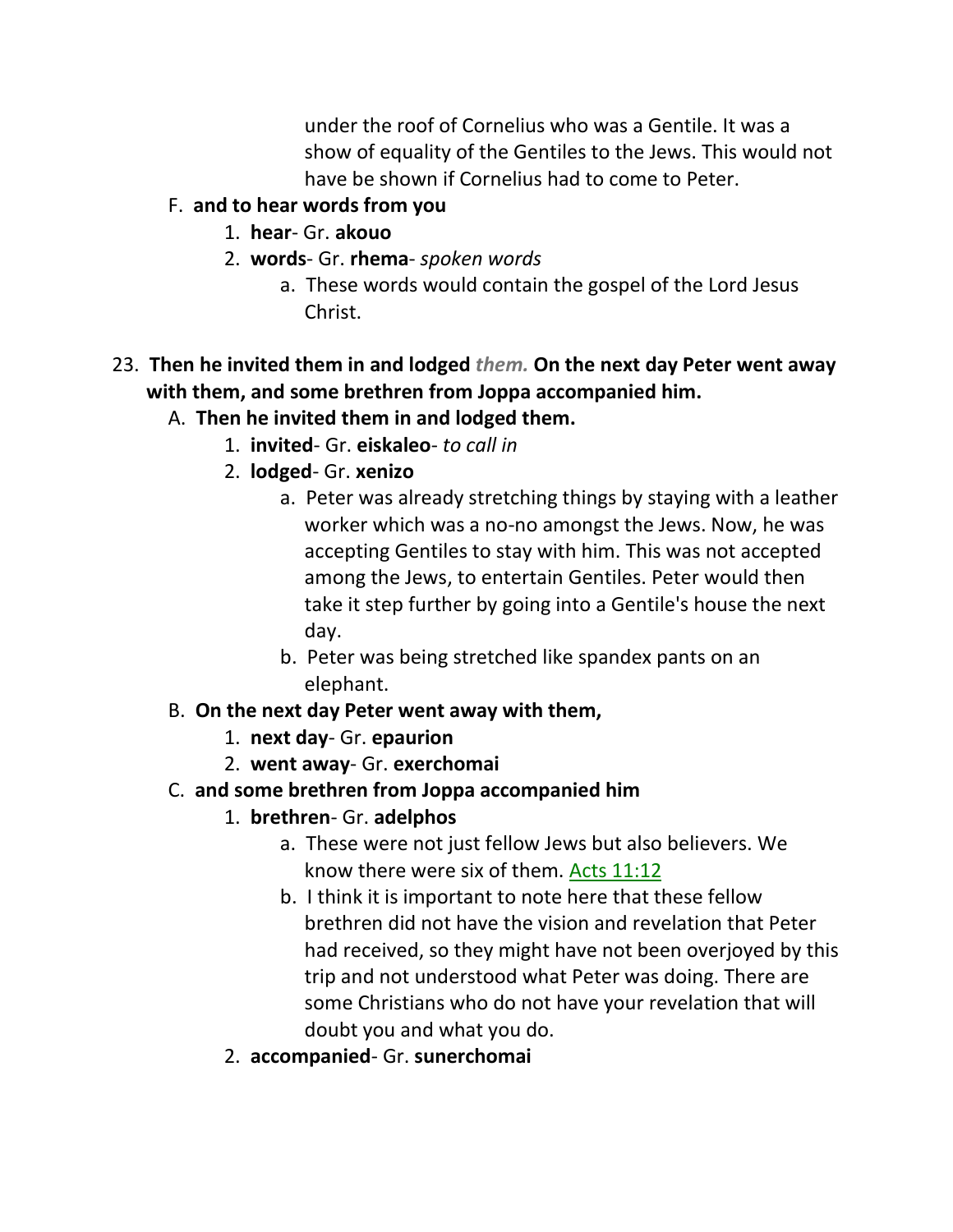- a. *It was usual for the early Christians to accompany the apostles in their journeys. See Rom\_15:24; Act\_15:3; 3Jn\_1:6; 1Co\_16:6, 1Co\_16:11. As this was an important event in the history of the church - the bearing of the gospel to a Gentile - it was more natural and proper that Peter should be attended with others.* -Barnes Commentary
- b. Peter was going into Gentile territory so he might have felt he needed some back-up for security.

# 24. **And the following day they entered Caesarea. Now Cornelius was waiting for them, and had called together his relatives and close friends.**

- A. **And the following day they entered Caesarea**
	- 1. **following day** Gr. **epaurion**
	- 2. **entered** Gr. **eiserchomai**
- B. **Now Cornelius was waiting for them,**
	- 1. **waiting** Gr. **prosdokao** *to look for, be expectant of*
		- a. I can imagine Cornelius pacing in his living room looking out of the window, every few minutes.
- C. **and had called together his relatives and close friends**
	- 1. **called together** Gr. **sugkaleo**
	- 2. **relatives** Gr. **suggenes**
	- 3. **close friends** Gr. **anagkaios philos** *what one can not do without, indispensable friends*
		- a. I wonder how many of his relatives and close friends thought Cornelius was out of his mind with the angel story. To their credit they came.
		- b. This shows the heart of Cornelius. He was not just about himself. He had a giving heart. He wanted his relatives and friends to share in the good things that the Lord was doing in his life.
- 25. **As Peter was coming in, Cornelius met him and fell down at his feet and worshiped** *him.*
	- A. **As Peter was coming in,**
		- 1. **coming in** Gr. **eiserchomai**
	- B. **Cornelius met him and fell down at his feet and worshiped him**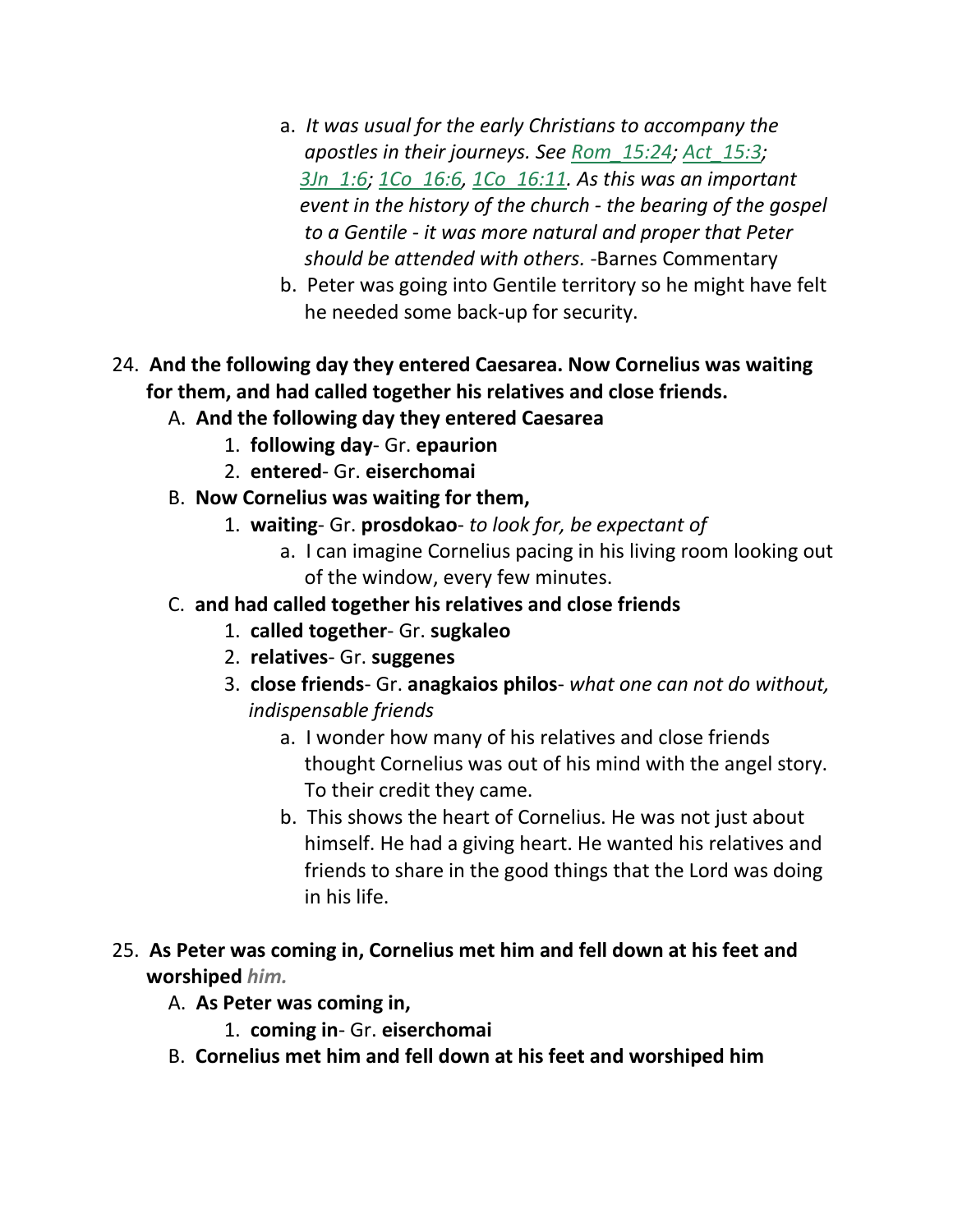- 1. **met** Gr. **sunantao** *to meet with someone, to come together,*  *encounter*
- 2. **fell down** Gr. **pipto**
	- a. John, the apostle, mistakenly fell down to worship an angel and was corrected by the angel, for doing. Rev. 19:10. We are only to worship God alone.
	- b. Some got off by worshiping angels. Col. 2:18
	- c. Many fell down at Jesus' feet in worship, but they were not corrected by Jesus for it. Jesus is God and He is to be worshipped. Mat\_14:33; Mat\_17:14; Mar\_5:22; Mar\_7:25; Luk 5:8; Luk 17:16
- 3. **feet** Gr. **pous**
- 4. **worshiped** Gr. **proskuneo** *to kiss the hand to (towards) one, in token of reverence, in the NT by kneeling or prostration to do homage (to one) or make obeisance, whether in order to express respect or to make supplication*
	- a. This man took Peter for more than what he was. Peter was just a minister sent from God.
	- b. There is still minister-worship today. Many worship those who I refer to as "super dupers" in the body of Christ. Many Christians put certain ministers on pedestals and fawn over them when they meet them. Unfortunately, there are some ministers that allow this, even promote it and desire it. This is a travesty and idolatry.
	- c. As minister's we are not to think too highly of ourselves or more than what we ought to. We should esteem ourselves servants not one who should be served. Rom. 12:3, Phil. 2:3, Matt. 20:28
	- d. Some Christians seek out certain ones to receive from. They refuse to receive from any others because they feel this special person is their answer and source of what they need. They replace Jesus with a man or woman minister. This is Christian idolatry.
	- e. Some wanted to worship Paul and Barnabas, but they refused to allow them to do it. Act\_14:11-15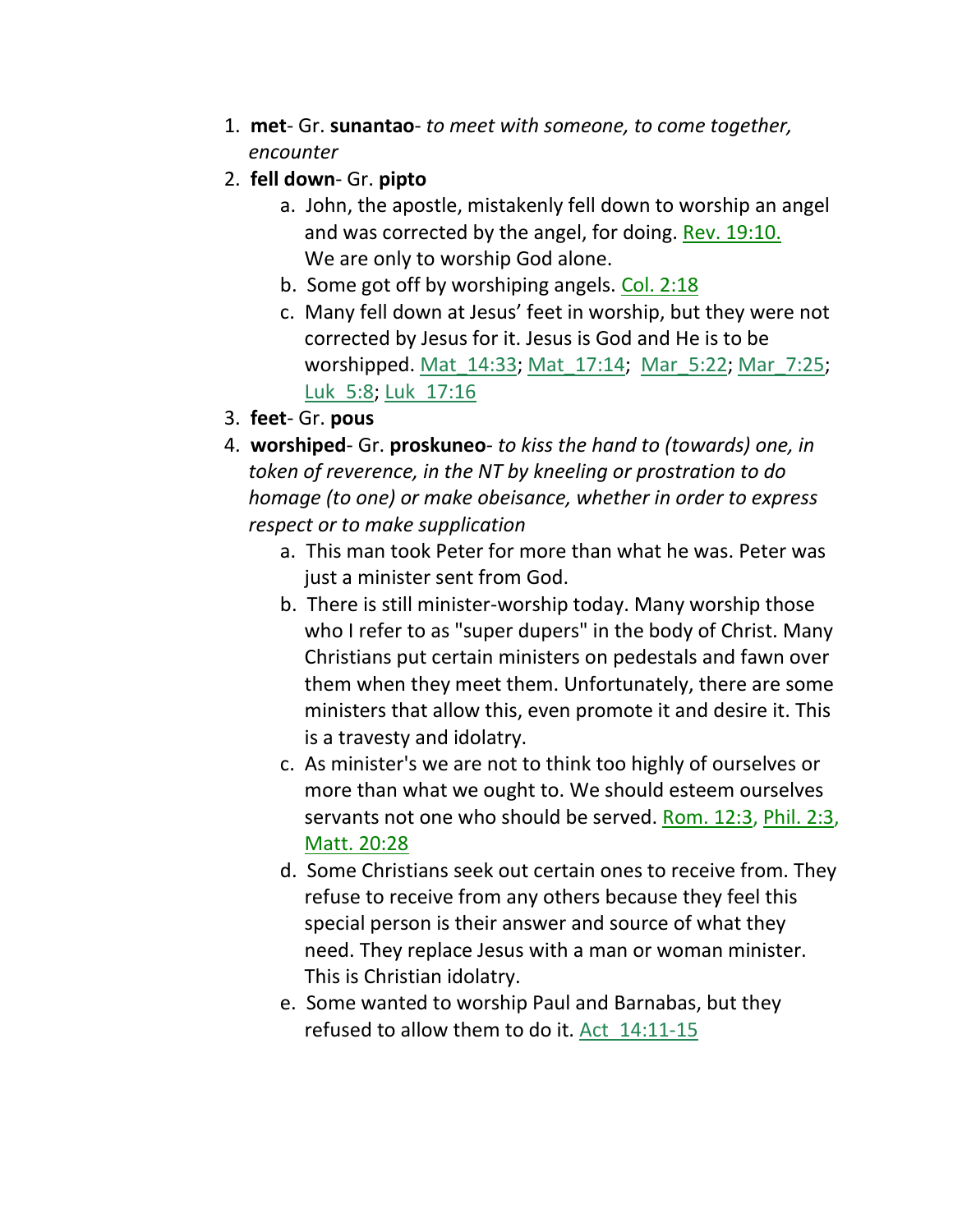#### 26. **But Peter lifted him up, saying, "Stand up; I myself am also a man."**

- A. **But Peter lifted him up,**
	- 1. **lifted up** Gr. **egeiro** *to arouse, cause to rise*
		- a. A minister's job is to lift up the saints to their rightful place. Often ministers will put or keep the saints down below themselves.
- B. **saying** Gr. **lego**
- C. **Stand up** Gr. **anistemi**
	- 1. A minister's job is to teach a Christian their standing in Christ.
- D. **I myself am also a man**
	- 1. **man** Gr. **anthropos**
		- a. A minister and the Christians they minister to are on equal footing to each other. Each one is a new man in Christ, standing on the same ground of righteousness given as a gift.
- 27. **And as he talked with him, he went in and found many who had come together.** 
	- A. **And has he talked with him,**
		- 1. **talked** Gr. **sunomileo** *to converse with*
	- B. **he went in and found many who had come together**
		- 1. **went in** Gr. **eiserchomai**
			- a. Cornelius had fallen at his feet, at the door. Finally, they moved inside.
		- 2. **found** Gr. **heurisko**
			- a. Peter thought he was just coming to talk to Cornelius. He had not expected a full room of people.
		- 3. **come together** Gr. **sunerchomai**
- 28. **Then he said to them, "You know how unlawful it is for a Jewish man to keep company with or go to one of another nation. But God has shown me that I should not call any man common or unclean.** 
	- A. **Then he said to them,**
		- 1. **said** Gr. **phemi** *to make known one's thoughts, to declare*
	- B. **You know how unlawful it is for a Jewish man to keep company with or go to one of another nation**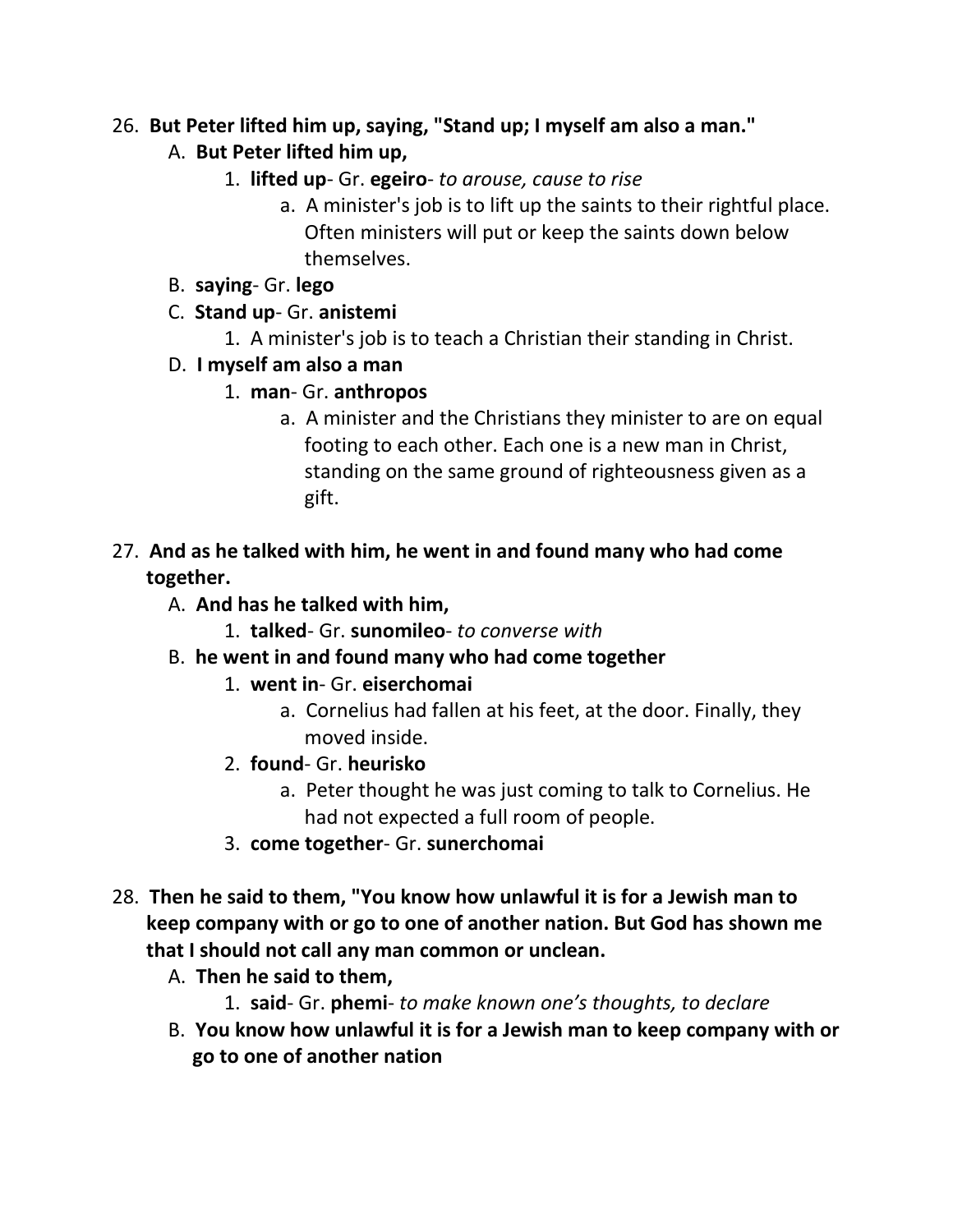- 1. **know** Gr. **epistamai** *to be versed in, to be master of, to be*  *acquainted with*
	- a. When someone or a group of people look down on you and treat you second class you are very aware of it. The Gentiles knew very well the snooty attitude of the Jews. No one likes a snooty person!
- 2. **unlawful** Gr. **athemitos** *the violation of established order*
	- a. *Peter is quoting his rabbinical training or synagogue school; however, this is not found in the OT, but simply in rabbinical interpretations*. -Utley
	- b. There is a command not to intermarry with other nations, but there is no law that states you cannot keep company or go to someone of another nation.
	- c. Israel was supposed to be a light to the Gentiles, but instead it put up a thick wall against the Gentiles and alienated them. Is. 60:3 Jesus, their Messiah would come and pick up that call to be a light to the Gentiles. Luke 2:32
	- d. The doctrines of man make the Word of God of no effect. Mark 7:13
- 3. **Jewish** lit. *a Jew*
- 4. **man** not in the Greek, omit
- 5. **keep company** Gr. **kallao** *to glue or attach oneself to*
- 6. **go** Gr. **proserchomai**
- 7. **another nation-** Gr. **allophulos** *another race, tribe, or nation* a. Racial discrimination is nothing new.
- C. **But God has shown me that I should not call any man common or unclean**
	- 1. **shown** Gr. **deiknuo** *to show, point out, present to the sight, to* *exhibit, permit to see, cause to be seen, to demonstrate, prove*
		- a. God showed Peter by way of exhibit this lesson. He learned well the meaning of the vision of the letdown sheet full of animals. You might not understand everything the Lord shows you at the time, but you will!
	- 2. **call-** Gr. **lego** *say*
	- 3. **man** Gr. **anthropos**
	- 4. **common** Gr. **koinos**
	- 5. **unclean** Gr. **akathartos**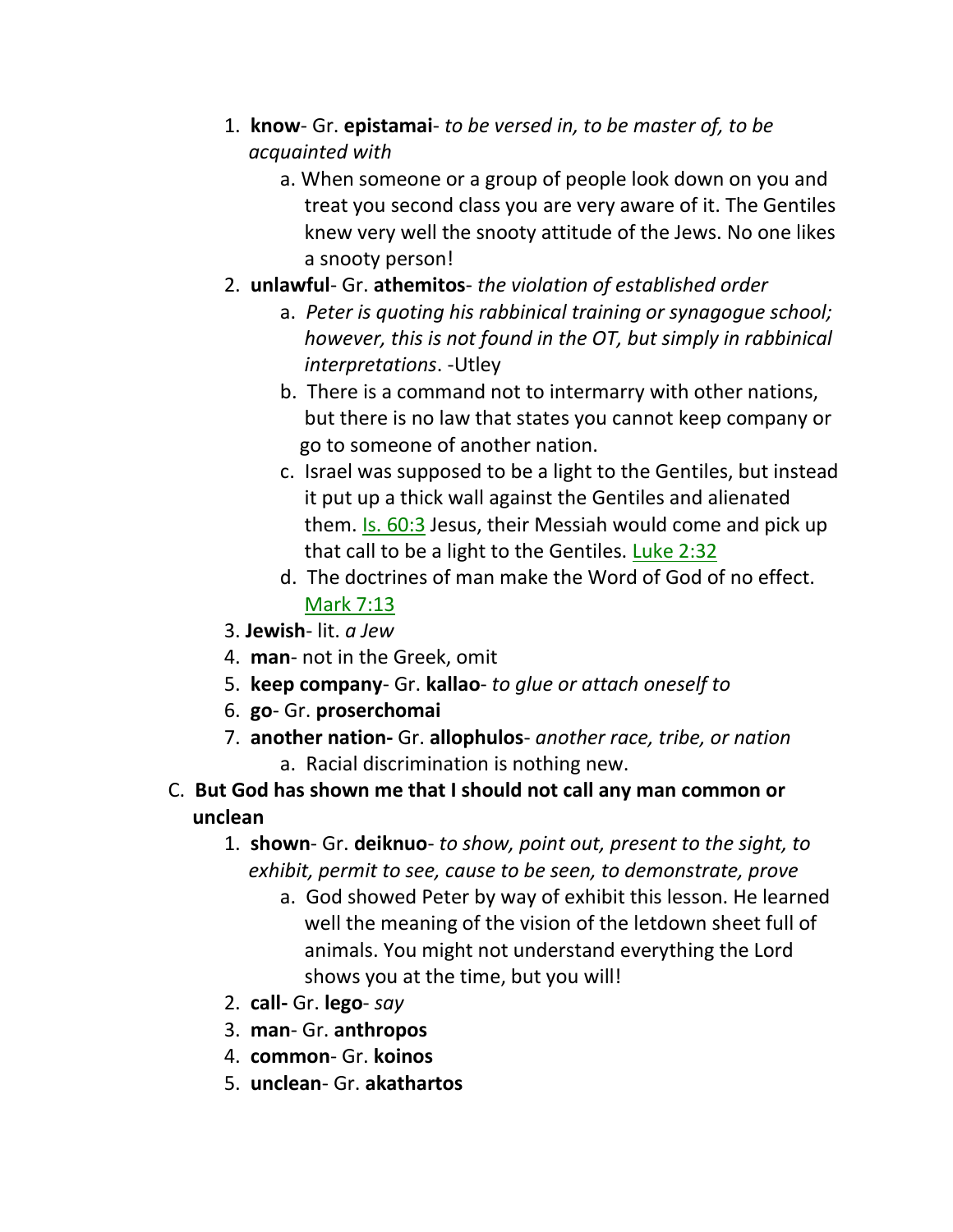- a. Do not take this verse out of context to say, as some Universalists do, that this means that all men are saved, holy, and reconciled to God. They are not. This verse is saying that we should not look at any other person no matter what their nationality, race, or sex and say they are below us. All humans are sinners by nature, and Christians are born again and made righteous by God's grace through faith. It has nothing to do with us. We are no better than anyone else in ourselves.
- b. This was not the most diplomatic and polite way to start his conversation with Cornelius. He basically said, "You know I do not make it practice visiting common and unclean folk, but God showed me that you are ok." Peter was not known for his diplomatic way of communicating.
- 29. **Therefore I came without objection as soon as I was sent for. I ask, then, for what reason have you sent for me?"** 
	- A. **Therefore I came without objection as soon as I was sent for**
		- 1. **came** Gr. **erchomai**
		- 2. **without objection** Gr. **anantirrhetos** *without contradiction or gainsaying; without hesitation, promptly*
		- 3. **sent** Gr. **metapempo** *to send after*
	- B. **I ask,**
		- 1. **ask** Gr. **punthanomai** *to inquire*
	- C. **then**

#### D. **for what reason have you sent me**

- 1. **reason** Gr. **logos** *matter*
	- a. You would think that Peter would have realized that God wanted him to preach the gospel to him. However, it is good to let someone talk and not assume their need in advance.
- 30. **So Cornelius said, "Four days ago I was fasting until this hour; and at the ninth hour I prayed in my house, and behold, a man stood before me in bright clothing,** 
	- A. **So Cornelius said,**
	- B. **Four days ago I was fasting until this hour,**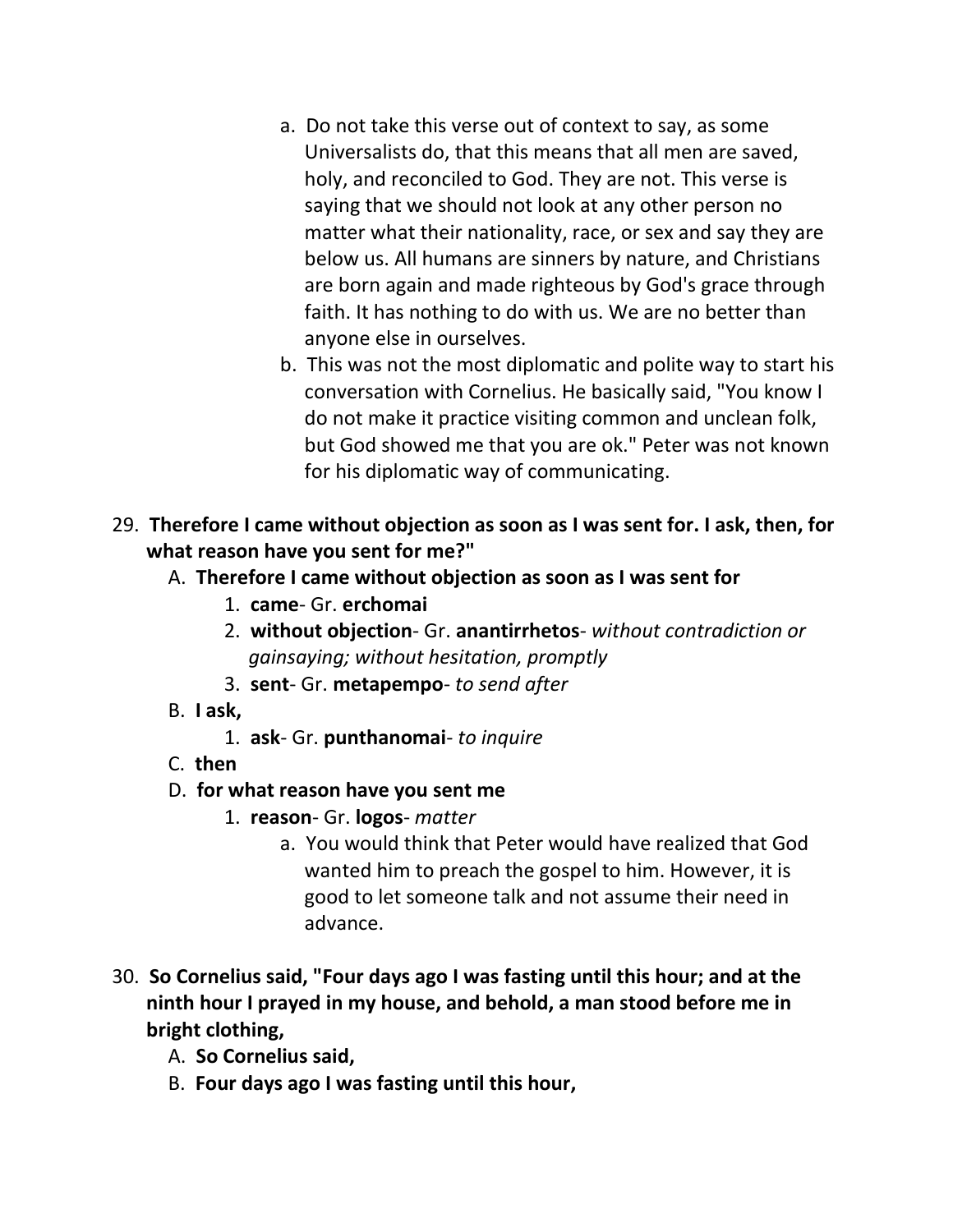- 1. **Four days** Gr. **tetartos hemera**
- 2. **fasting** Gr. **nestuo** *to abstain as a religious exercise from food and drink: either entirely, if the fast lasted but a single day, or from customary and choice nourishment, if it continued several days*
- 3. **hour** Gr. **hora** 
	- a. *In the Greek text it is, "from the fourth day unto this hour I was fasting": which looks as if he had been fasting four days, and was still fasting at that hour.*- Gill Commentary
- C. **and at the ninth hour I prayed in my house,**
	- 1. **ninth hour** Gr. **ennatos**
		- a. 3:00pm.
	- 2. **prayed** Gr. **proseuchomai**
	- 3. **house** Gr. **oikos**
		- a. A person who does not pray in private, their public prayers have no power.
- D. **and behold,**
	- 1. **behold** Gr. **idou**
- E. **a man stood before me in bright clothing**
	- 1. **man** Gr. **aner**
		- a. Some angels have wings and others do not. This angel did not because he appeared as a man. This was an angel, not a man, but appeared like one.
	- 2. **stood** Gr. **histemi**
	- 3. **bright** Gr. **lampros** *bright, resplendent, shining, white, glistening* a. Christians also will shine in their resurrected state. Matt. 13:43
	- 4. **clothing** Gr. **esthes** *a robe, vestment, raiment, garment*
- 31. **and said, 'Cornelius, your prayer has been heard, and your alms are remembered in the sight of God.**
	- A. **and said,**
		- 1. **said** Gr.**phemi** *to make known one's thoughts, to declare*
	- B. **Cornelius**
		- 1. We have a different account of what is said to Cornelius in verse 4 of this chapter. We have Luke saying in verse 4 what the angel said was: **"Your prayers and your alms have come up for a memorial before God.** However, here in this verse we have Cornelius saying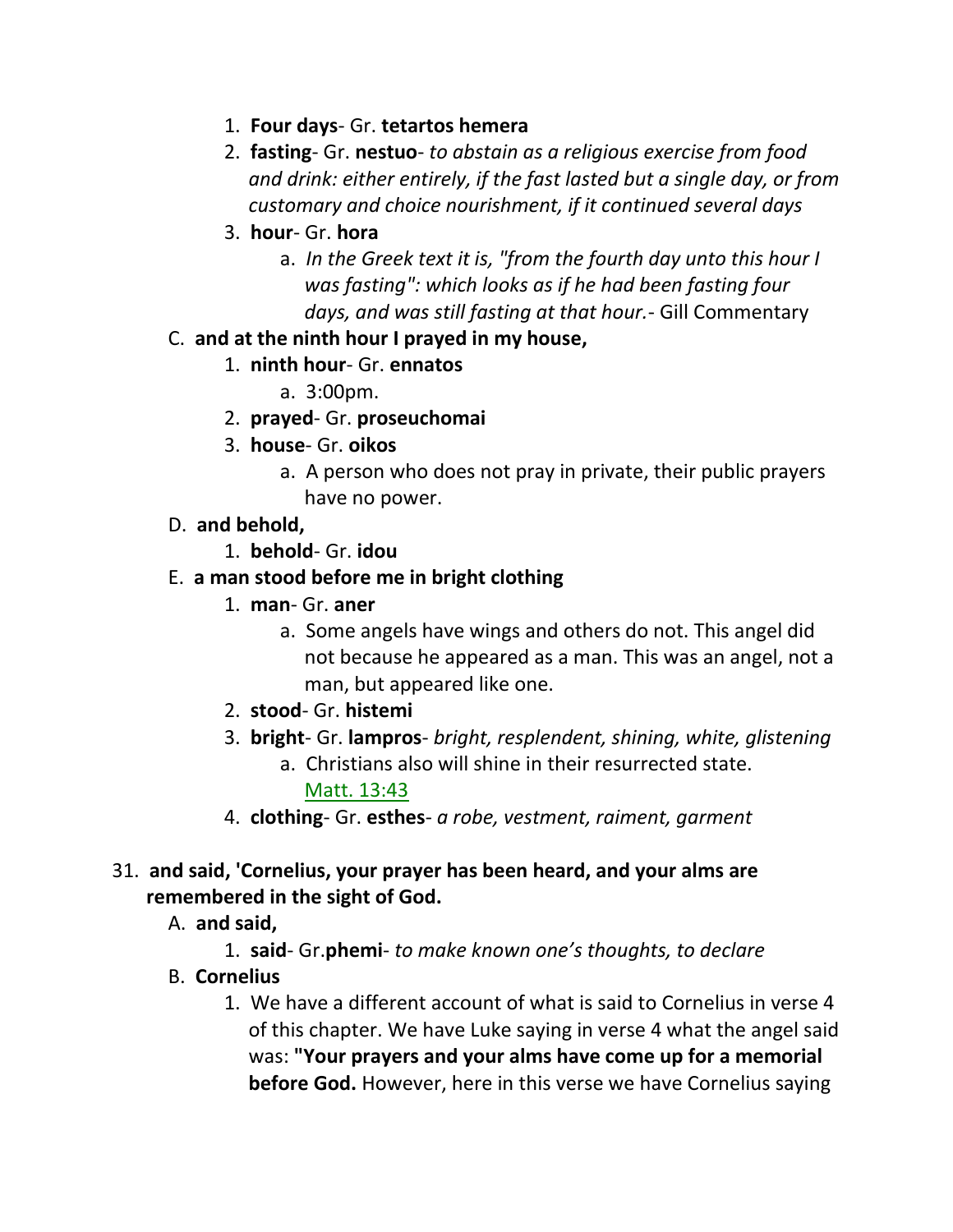the angel said to him: **'Cornelius, your prayer has been heard, and your alms are remembered in the sight of God.**

2. I think the account by Luke should be taken as the official statement of the angel since he was the inspired author of the book of Acts. I take this verse as Cornelius' recollection of what was generally said to him by the angel.

# C. **your prayer has been heard,**

# 1. **prayer**- Gr. **proseuche**

- a. This is singular. What prayer did God respond to? Undoubtedly, it was a prayer to know God in greater way. In answer, God sent Peter to share the gospel with Cornelius. There are many Cornelius' today praying the same prayer.
- b. This is the case with anyone in the world today, no matter where they are. They just need to cry out to God to know Him and God will send someone to them or if no one is available to go to them, Jesus can appear to them.
- 2. **heard** Gr. **akouo**

# D. **and your alms are remembered in the sight of God**

- 1. **alms** Gr. **eleemosune** *acts of mercy*
- 2. **remembered** Gr. **mnaomai**
	- a. I think it should be noted to whom these alms were given. They were given to the Jews. God told Abraham that those who blessed him, God would bless. Gen. 12:3 This promise would apply to Abraham's offspring. Cornelius had blessed Abraham's offspring, so God remembered this.
	- b. Giving did not save Cornelius, but it showed an open heart that sought after God.
- 3. **sight** Gr. **enopion**
- 32. **Send therefore to Joppa and call Simon here, whose surname is Peter. He is lodging in the house of Simon, a tanner, by the sea. When he comes, he will speak to you.'** 
	- A. **Send therefore to Joppa and call Simon here,**
		- 1. **send** Gr. **pempo**
			- a. This is a repeat of vs. 5 & 6.
		- 2. **call** Gr. **metakaleo**
	- B. **whose surname is Peter**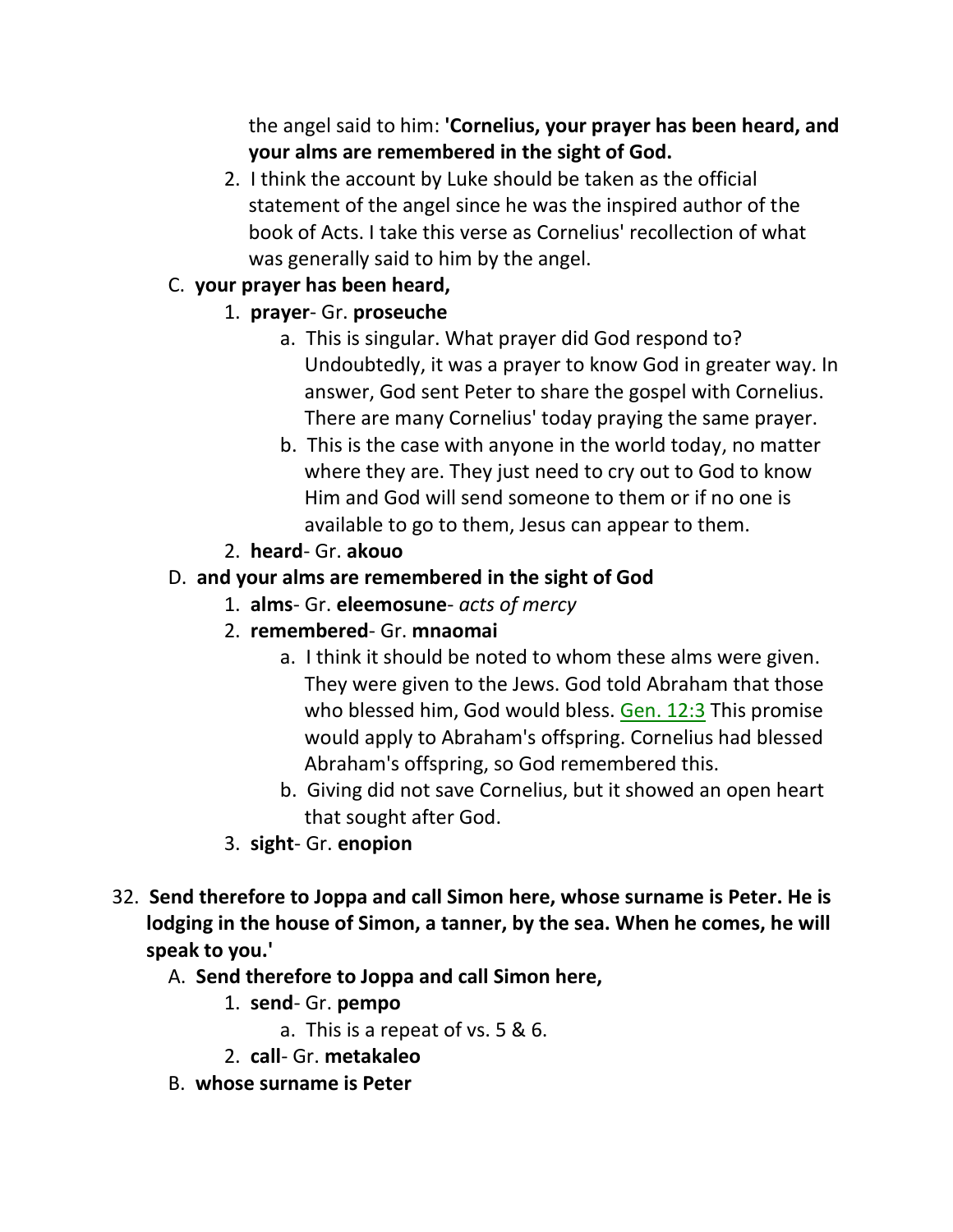- 1. **surname** Gr. **epikaleomai**
- C. **He is lodging in the house of Simon,** 
	- 1. **lodging** Gr. **xenizo**
	- 2. **house** Gr. **oikia**
- D. **a tanner**
	- 1. **tanner** Gr. **barseus**
- E. **by the sea**
	- 1. **sea** Gr. **thalassa**
- F. **When he comes,**
	- 1. **comes** Gr. **paraginomai**
- G. **he will speak to you**
	- 1. **speak** Gr. **laleo**
		- a. The angel said that Peter would tell him what he must do. Here Cornelius relays that the angel said that Peter would speak to him.
- 33. **So I sent to you immediately, and you have done well to come. Now therefore, we are all present before God, to hear all the things commanded you by God."**
	- A. **So I sent to you immediately,**
		- 1. **sent** Gr. **pempo**
		- 2. **immediately** Gr. **exautes** *from this time, forthwith, presently, immediately*
	- B. **and you have done well to come,**
		- 1. **done** Gr. **poieo**
		- 2. **well** Gr. **kalos** *well, rightly, suitable, with propriety, becomingly, truly, justly, correctly, appositely, becomingly, honorably, well, effectually*
			- a. Cornelius commends Peter for coming. He saw it as a generous and good gesture towards him, a Gentile.
		- 3. **come** Gr. **paraginomai**
	- C. **Now therefore,**
	- D. **we are all present before God,**
		- 1. **present** Gr. **pareimi**
			- a. The angel did not tell Cornelius to gather his family and friends together. This came out of Cornelius' great heart.
	- E. **to hear all the things commanded you by God**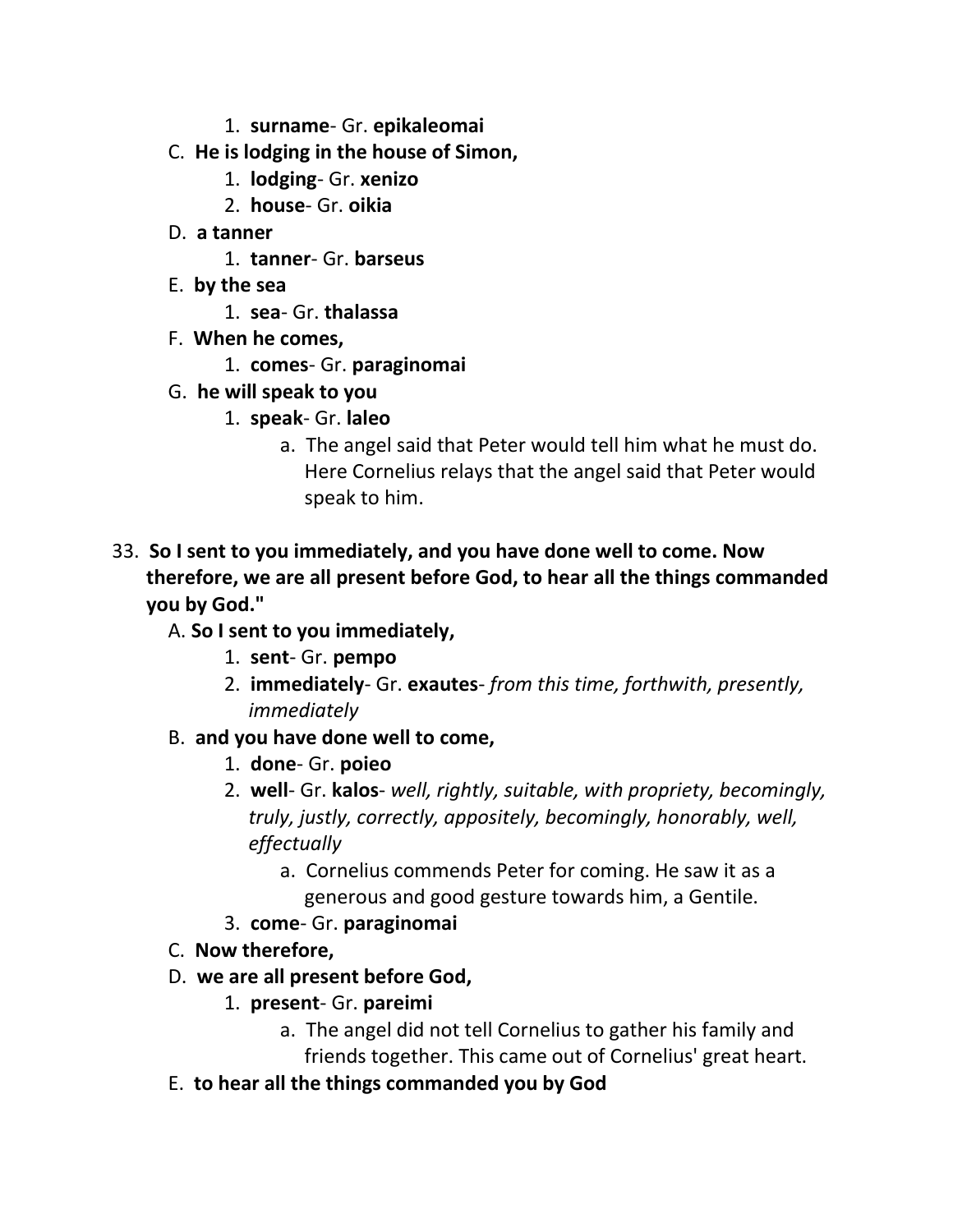- 1. **hear** Gr. **akouo**
	- a. Faith comes by hearing. Rom. 10:17
- 2. **commanded** Gr. **prostasso** *to enjoin, order, prescribe, command*
	- a. We should only minister what the Lord quickens to us to share. All else is fluff at best and harmful at worst.
	- b. Cornelius was a soldier, so he is used to taking orders.
- 34. **Then Peter opened** *his* **mouth and said: "In truth I perceive that God shows no partiality.**

## A. **Then Peter opened his mouth and said,**

- 1. **opened** Gr. **anoigo**
- 2. **mouth** Gr. **stoma**
	- a. When Peter is mentioned in biblical narrative, he is usually opening his mouth. Sometimes it was successful and other times not so much!
	- b. Forty-three times in the New Testament it says, "**Peter said**..."
	- c. I am glad God can use big mouths! There is hope for me. How about you?

# B. **In truth I perceive that God shows no partiality**

- 1. **truth** Gr. **aletheia**
- 2. **perceive** Gr. **katalambano** *to lay hold of, grasp*
	- a. After three years of ministry and Jesus and the vision on the roof top, Peter finally grasped that grace was for everyone!
- 3. **partiality** Gr. **prosopoleptes** *an accepter of a face* (*individual*), *respecter of persons*
	- a. God does not choose people because of who they are. All men are sinners and they all must come to God and accept His grace by faith. Everyone is accepted the same way- by faith or rejected for the same reason- by unbelief. Rom\_2:11; Rom\_10:12; Rom\_10:13, Gal\_2:6

# 35. **But in every nation whoever fears Him and works righteousness is accepted by Him.**

- A. **nation** Gr. **ethnos**
- B. **fears** Gr. **phobeo** *to revere, worship*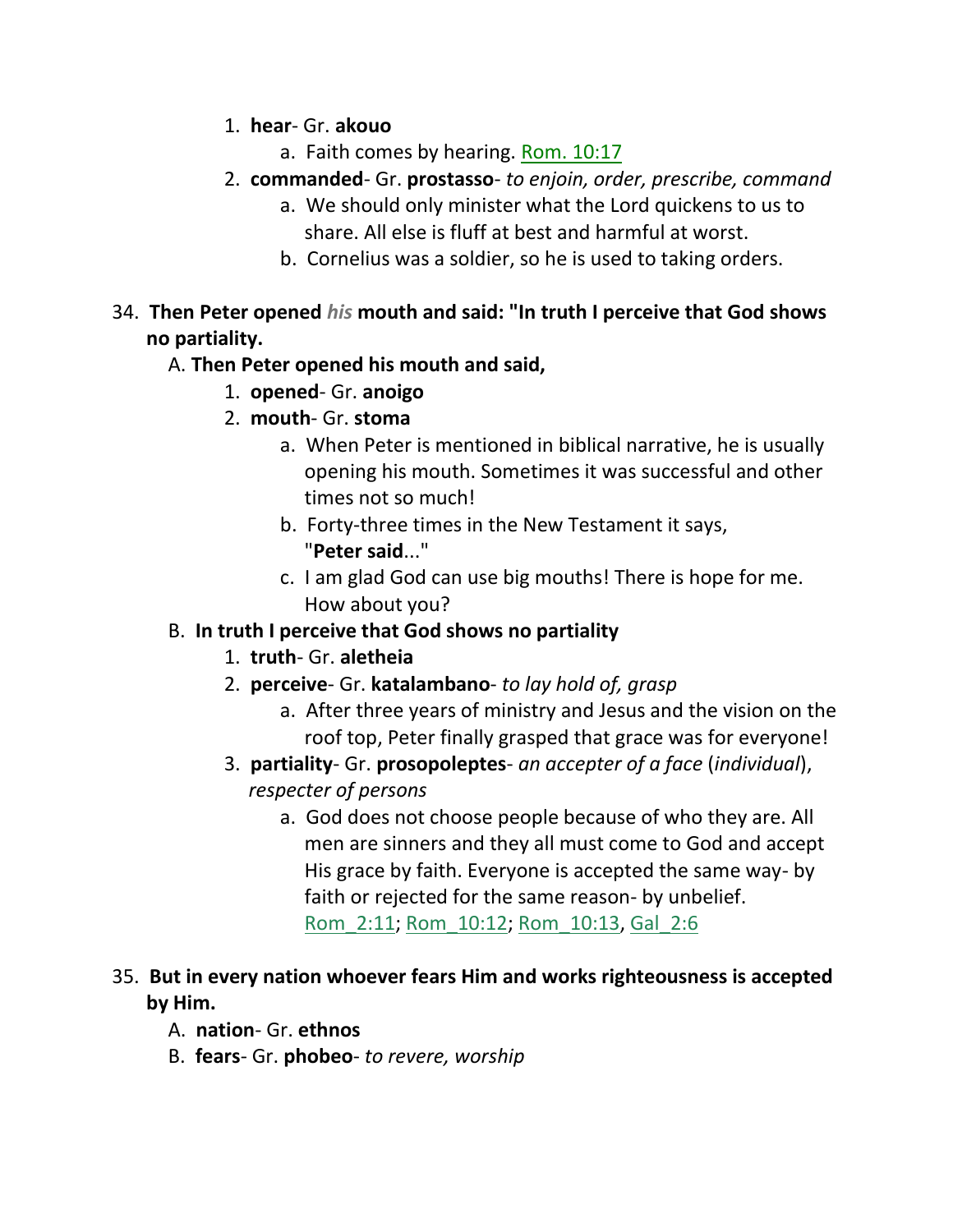- 1. Jesus used the word, worship, in the New Testament, for the word fear, used in the Old Testament. Matt. 4:10, Deut. 6:13 You must worship God in spirit and in truth.
	- You have to be born again to do this.

# C. **works**- Gr. **ergazomai**

1. In the New Testament, believing on Jesus is equivalent to working righteousness. Rom\_4:5

# D. **righteousness**- Gr. **dikaiosune**

1. To work righteousness you must first be righteous. You can only become righteous by faith in Jesus and being born again.

# E. **accepted**- Gr. **dektos**

- 1. This verse is not teaching salvation by good works. This verse is saying that the salvation experience is available to anyone of any nation. They can become born again and worship God and do works of righteousness. It is not just for the Jews.
- 2. Proof of this is Cornelius himself. If he was already saved by fearing God and doing good works then why did the angel send for Peter to preach the gospel to him? It was because he needed to be saved and thus be accepted by God through faith in Jesus.
- 2. God only accepts those who put their faith in Jesus.

# 36. **The word which** *God* **sent to the children of Israel, preaching peace through Jesus Christ—He is Lord of all—**

# A. **The word which God sent to the children of Israel,**

- 1. **word** Gr. **logos**
	- a. Jesus is the Word [Logos].
- 2. **sent** Gr. **apostello**
	- a. This word is used of sending a person. This is speaking of God sending Jesus to the children of Israel with the good news of peace. However, Israel rejected the Word and the message of peace from God.
- 3. **children** Gr. **huios**
- 4. **Israel**

# B. **preaching peace through Jesus Christ**

- 1. **preaching** Gr. **euaggelizo** *to preach the good news*
	- a. Notice the Word was sent preaching peace. The Word preached! This is Jesus!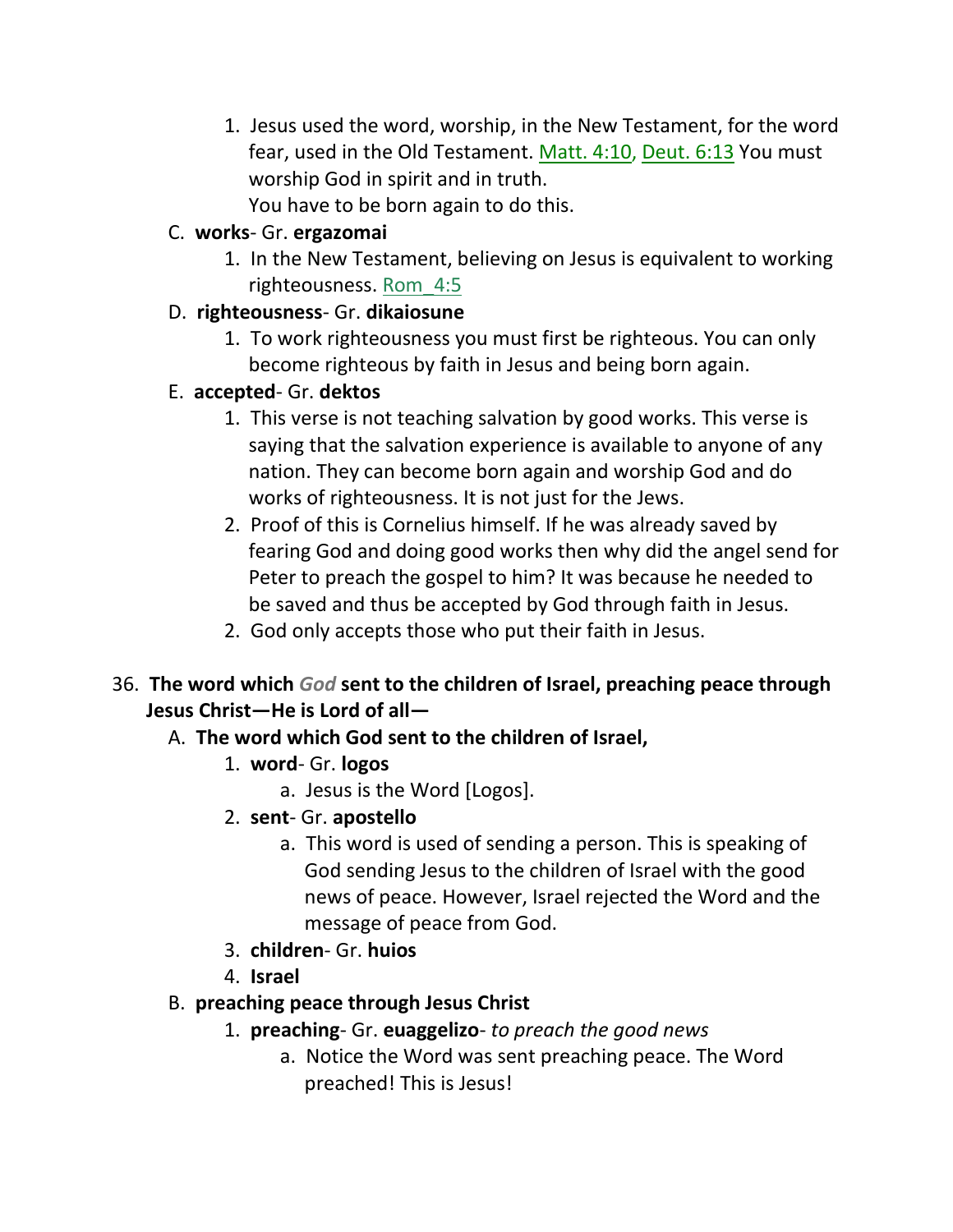### 2. **peace**- Gr. **eirene**

a. Peace with God and man, not peace among men on the earth. This peace was established by Jesus Christ dying on the cross and removing all enmity between God and man.

## C. **He is Lord of all**

- 1. **Lord** Gr. **kurios**
	- a. A title of divinity.

# 37. **that word you know, which was proclaimed throughout all Judea, and began from Galilee after the baptism which John preached:**

- A. **that word you know,**
	- 1. **word** Gr. **rhema the spoken word**
		- a. The Word came and spoke.
	- 2. **know** Gr. **eido**

### B. **which was proclaimed throughout all Judea,**

- 1. **proclaimed** Gr. **ginomai** *to become, appeared*
	- a. The message appeared when Jesus did!
- 2. **Judea**
	- a. This is all the area in and around Jerusalem.

## C. **and began from Galilee after the baptism which John preached**

- 1. **began** Gr. **archomai**
- 2. **Galilee** means *circuit*
	- a. Jesus' ministry began at Cana in Galilee. This is where He turned the water into wine. This was the beginning of His miracles.
	- b. Jesus' home base was in Capernaum, which was in Galilee.
- 3. **baptism** Gr. **baptizo** *to immerse*
- 4. **John** means *God's gift*
	- a. John the Baptist
- 5. **preached** Gr. **kerusso** *to proclaim or herald a message*
- 38. **how God anointed Jesus of Nazareth with the Holy Spirit and with power, who went about doing good and healing all who were oppressed by the devil, for God was with Him.** 
	- A. **how God anointed Jesus of Nazareth with the Holy Spirit and with power,**
		- 1. **God**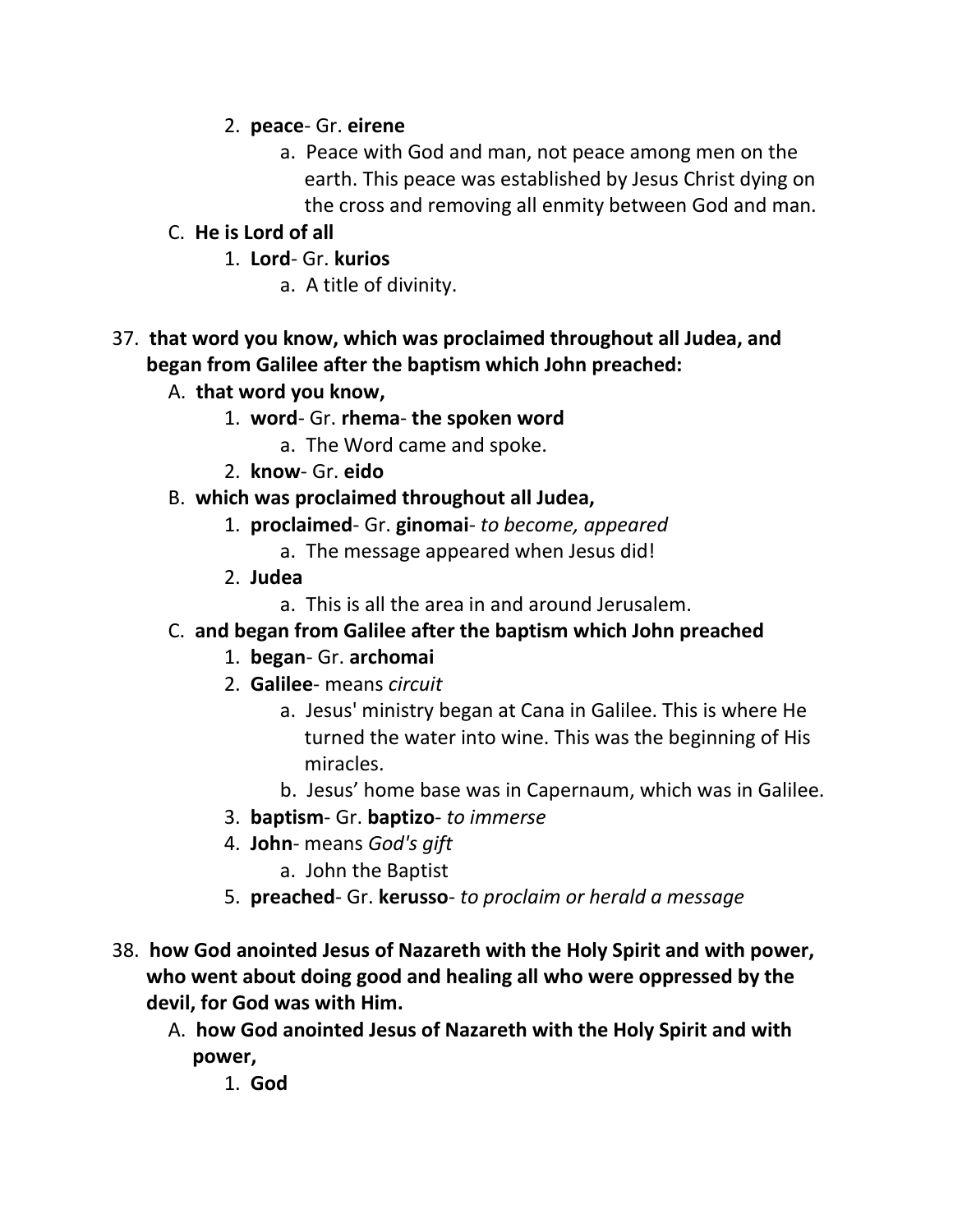- a. This is God the Father. Jesus is not God the Father, and God the Father is not Jesus. Matter of fact, we see all three members of the Trinity in this verse. **God the Father** anointed **Jesus** [God the Son] with **the Holy Spirit** [God the Spirit].
- b. There is a "oneness" or "Jesus only" teaching in the body of Christ that teaches that there is only person who is God and that is Jesus. They teach that Jesus manifests as the Father and the Spirit but there is only one person who is God- Jesus. However, here we see those three persons are mentioned at once- God the Father, Jesus, and the Holy Spirit. All three persons are one God. This is the doctrine of the Trinity.
- c. We also see the Trinity in the baptism of Jesus. As Jesus was baptized, God the Father said, "This is my beloved Son, in whom I am well-pleased", and the Holy Spirit descended on Him like a dove. Luke 3:21-22 Jesus was not a ventriloquist throwing His voice, and He did not descend upon Himself!
- 2. **anointed** Gr. **chrio** *to rub or smear with oil*
- 3. **Jesus** means *Savior*
	- a. This name is His human name. This speaks of the man, Jesus, being anointed by the Holy Spirit. Jesus did what He did as a man anointed by the Holy Spirit. He did not do what He did as God, although He was God. We know that Jesus emptied Himself of the attributes of God and became a man. Phil. 2:6 He was God but did not operate in the divine attributes of God. If Jesus would have operated as God, then we could not do what He did. However, because He did what He did as a man anointed by the Spirit, we can do the same. We are human but can be anointed by God to do the same works Jesus did and greater works! John 14:12
- 4. **Nazareth** means *separated or the guarded one*
- 5. **Holy Spirit**
	- a. The Holy Spirit is the enabling Presence of God.
- 6. **power** Gr. **dunamis** *inherent power displayed*
	- a. Jesus was anointed with the Holy Spirit **and** power. This means that you can be anointed by the Holy Spirit and not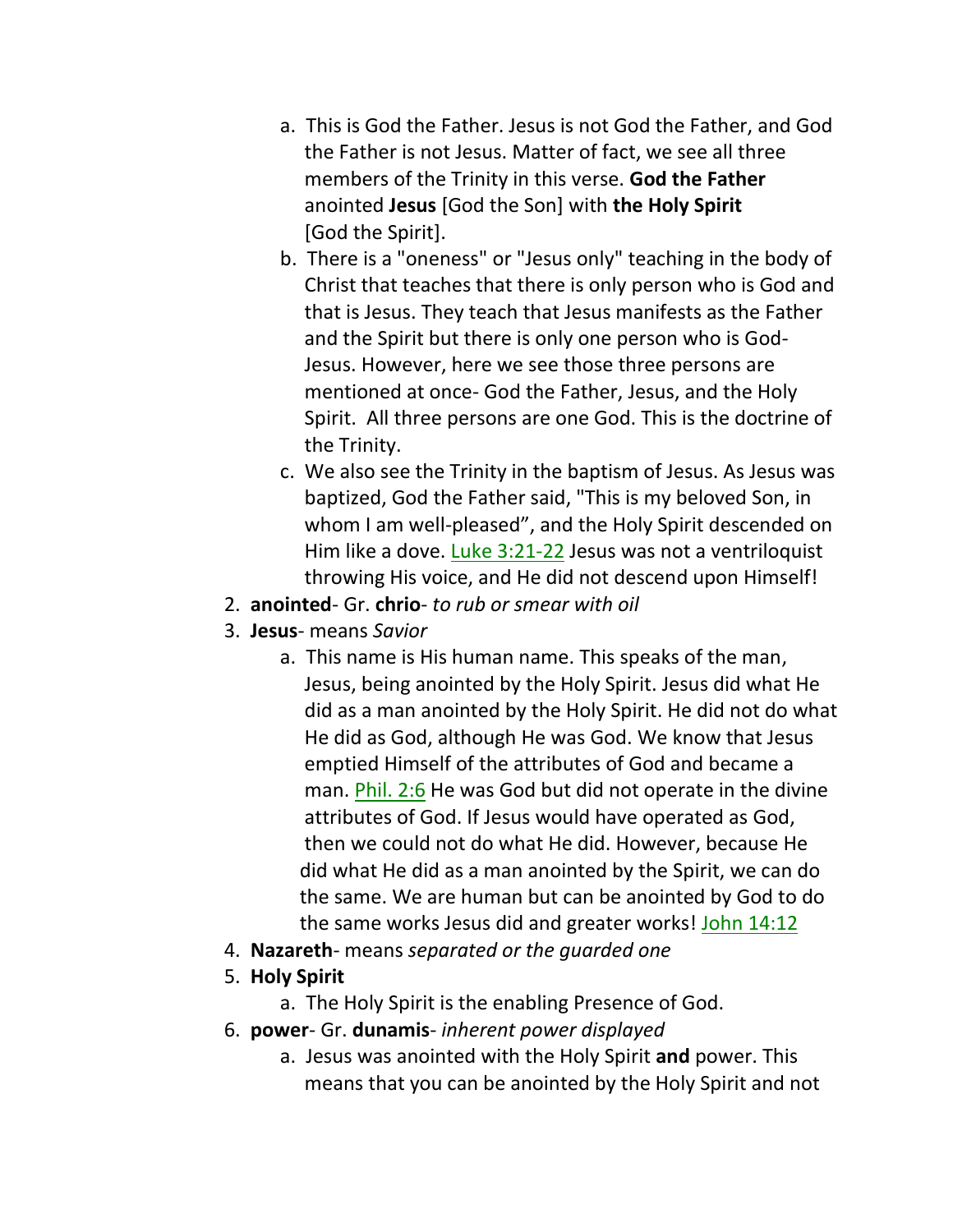necessarily with power. The seven aspects of the anointing in Isaiah largely are not connected with power, except the spirit of might. Is. 11:2-3 There is an anointing of power to manifest miracles, signs, wonders, and healings.

- B. **who went about doing good and healing all who were oppressed by the devil,**
	- 1. **went about** Gr. **dierchomai** *to go throughout*
	- 2. **doing good** Gr. **euergeteo** *to work good*
		- a. Please notice that healing is connected with doing good. There are many that seem to be against healing today as if it is a bad thing to believe or operate in.
	- 3. **healing** Gr. **iaomai**
		- a. Here we see that the satanic oppression spoken of in this verse is sicknesses. You heal sickness and disease.
	- 4. **all**
		- a. After a deep research into this Greek word, I have found it means all! Jesus never refused to heal anyone who came to Him. All who came to Him were healed and it is mentioned in scripture numerous times that Jesus healed them all. This forever settles the question, "Is it God's will to heal anyone and everyone." The answer is a resounding **YES it is**! Then why are many saying today **NO it is not**?
	- 5. **oppressed** Gr. **katadunasteuo** *to exercise harsh control over one, to use one's power against one*
		- a. The enemy has lost his authority over those who have accepted Christ. We have authority over him! The enemy is oppressing multitudes today and many of them are believers. That is because they do not know their identity and authority in Christ. We do not have to bow to satanic oppression.
		- b. According to this verse we see that sickness is satanic oppression. Sickness is not of God.
	- 6. **devil** Gr. **diabolos**
- C. **for God was with Him**
	- 1. **with him**
		- a. We can do the works of Jesus today because of the same reason- God is with us!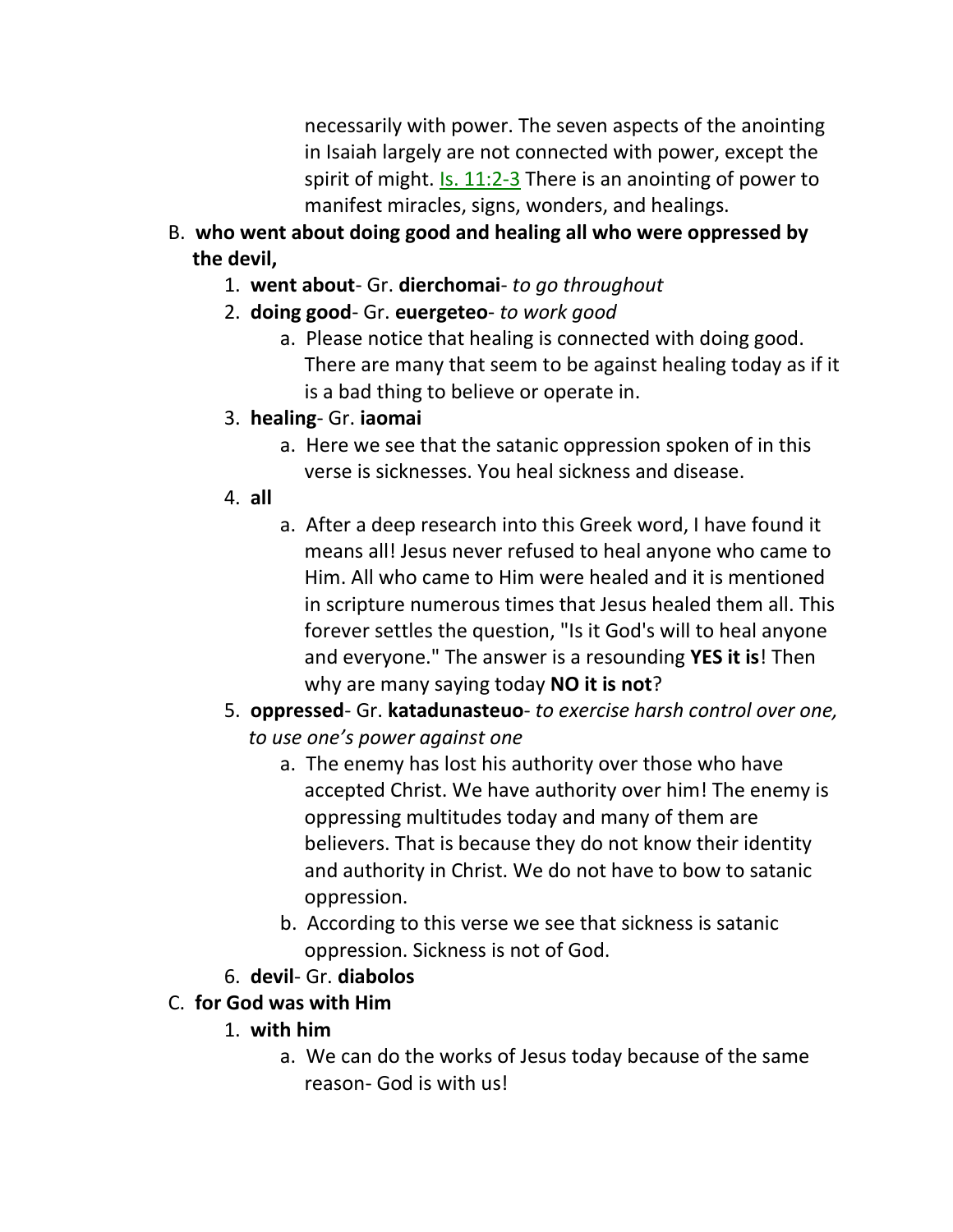- 39. **And we are witnesses of all things which He did both in the land of the Jews and in Jerusalem, whom they killed by hanging on a tree.** 
	- A. **And we are witnesses of all these things which He did both in the land of the Jews and in Jerusalem,**
		- 1. **we are witnesses** Gr. **martus**
			- a. This is a sign of humility because he was the only one present that was a witness of these things, but he was not the only witness of these things.
		- 2. **did** Gr. **poieo**
			- a. If all that Jesus did was written down, there would not be enough space for all the books to be written. John 21:25
		- 3. **land** Gr. **chora**
			- a. This is Judea
		- 4. **Jews**
		- 5. **Jerusalem**
			- a. The capital of Judea.
	- B. **whom they killed by hanging on a tree**
		- 1. **killed** Gr. **anaireo**
			- a. The Jews were responsible for His death, but Jesus willingly gave Himself over to that death.
		- 2. **hanging** Gr. **kremannumi** *to suspend, hang*
		- 3. **tree** Gr. **xulon**
			- a. This is a way of saying, the wooden cross which came from a tree. A tree died, so that the Savior could die.

## 40. **Him God raised up on the third day, and showed Him openly,**

## A. **Him God raised up on the third day,**

# 1. **raised up**- Gr. **egeiro**

- a. This raising was unto resurrection. A number of people were raised from the dead prior to Jesus but died again. Jesus is the only one, so far, that was raised from the dead with a resurrection body that will never die again. One day we will be raised with a resurrection body like Jesus' body.
- 2. **third day** Gr. **tritos hemera**
	- a. The number three is the number of redemption.
- B. **and showed Him openly**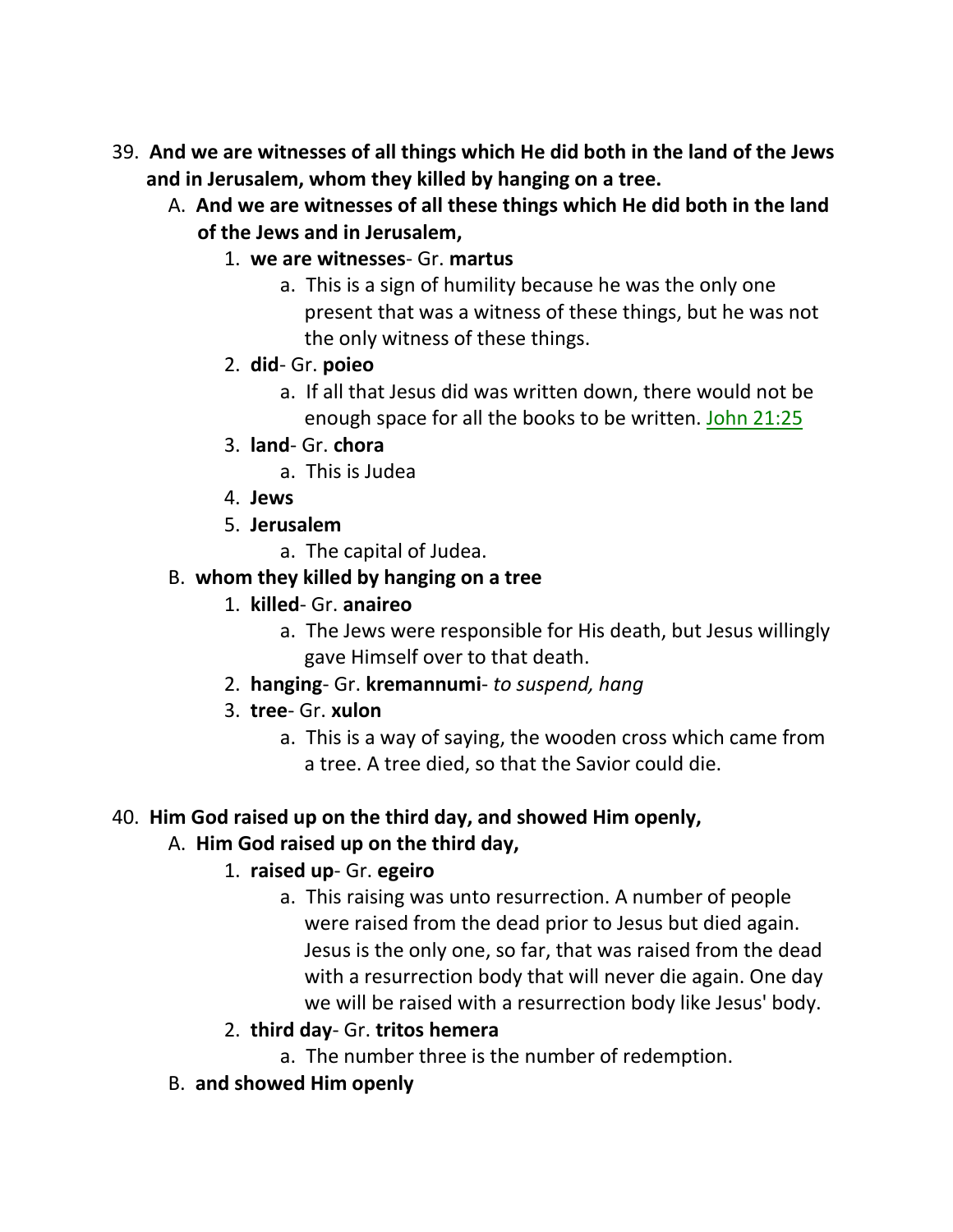- 1. **showed** Gr. **ginomai** *to become*
- 2. **openly** Gr. **emphanies didomi-** *to give visable*
	- a. Lit. translation of this phrase is, "gave Him to become visible".
	- b. After Jesus was raised from the dead, He became visible to His followers. He never showed Himself to unbelievers. He was visible to the disciples and up to 500 of His followers at one time. 1 Cor. 15:5-6

# 41. **not to all the people, but to witnesses chosen before by God,** *even* **to us who ate and drank with Him after He arose from the dead.**

- A. **not to all the people,**
	- 1. **people** Gr. **laos**
		- a. Not all the Jewish people in Israel. Again, Jesus only revealed Himself to His followers. Jesus is revealed to us by revelation, not by our physical senses.

## B. **but to witnesses chosen before by God,**

- 1. **witnesses** Gr. **martus**
	- a. There were 500 witnesses that saw Jesus resurrected. Out of those, 120 were in the upper room on the day of Pentecost. Out of 120, there were 70 that followed Jesus during His ministry. Out of those, 12 were His close disciples who traveled with Him everywhere. Out of those, 3 were selected during special events of Jesus' ministry [Peter, James, and John] and out of those, 1 [John] leaned his head on Jesus' chest.
	- b. There are different levels of discipleship that Christians operate in. This is not up to the Lord to decide but up to the individual. How close do you want to get to the Lord?
- 2. **chosen** Gr. **procheirotoneo** *hand selected*
	- a. Jesus chose those who He would disciple. We can do the same.

## C. **even to us who ate and drank with Him after He arose from the dead**

- 1. **ate** Gr. **sunesthio**
- 2. **drank** Gr. **sumpino**
	- a. Eating and drinking are the basics of life. Discipleship is most powerful when we do life together.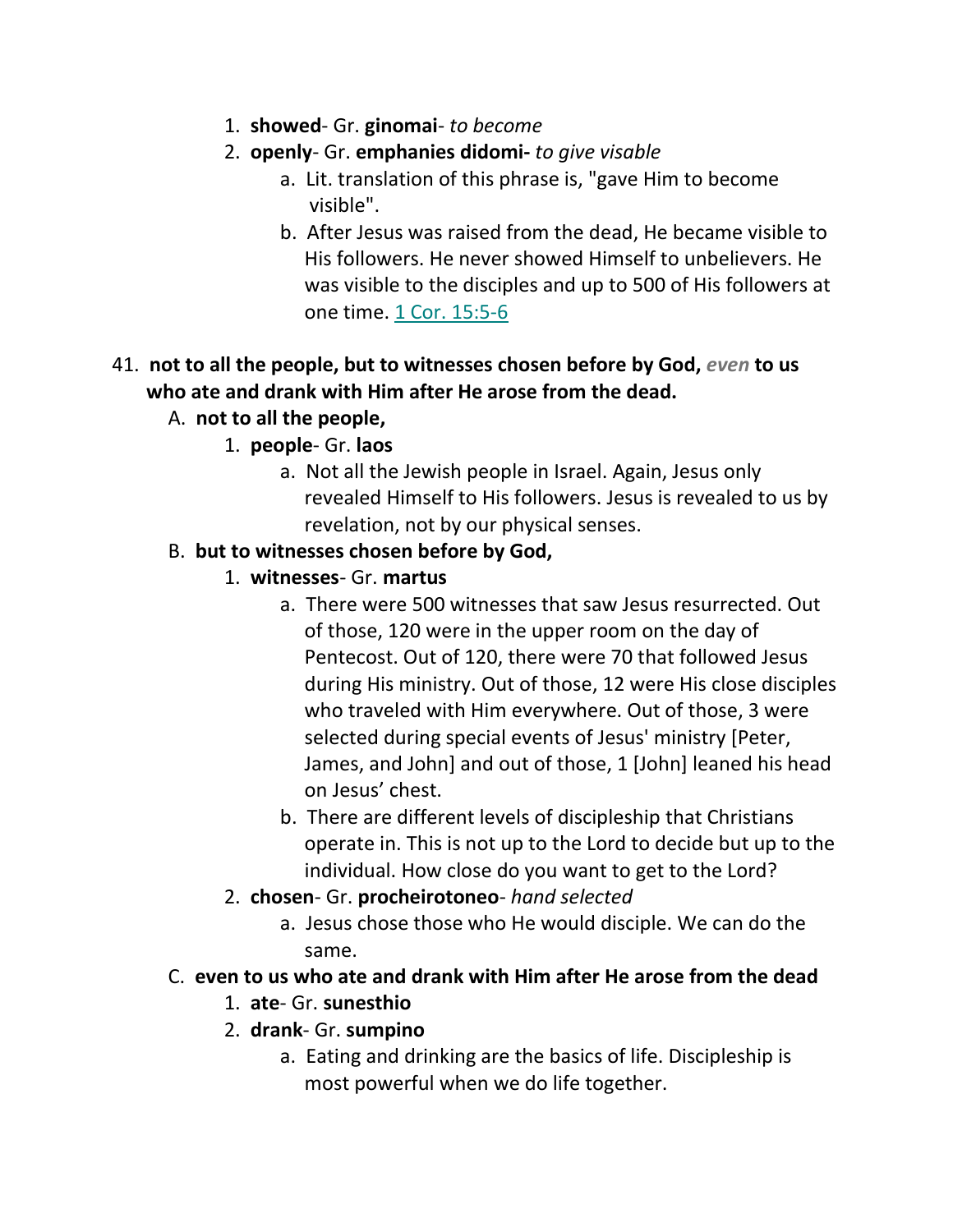- 3. **arose** Gr. **anistemi**
	- a. Jesus ate in His resurrection body after He was raised. Luk 24:43 We will be able to do the same!
- 4. **dead** Gr. **nekros**
- 42. **And He commanded us to preach to the people, and to testify that it is He who was ordained by God** *to be* **Judge of the living and the dead.** 
	- A. **And he commanded us to preach to the people,**
		- 1. **commanded** Gr. **paraggello**
			- a. Mat 28:19-20, Mar 16:15-16, Luk 24:47-48
		- 2. **preach** Gr. **kerusso** *to herald a message*
		- 3. **people** Gr. **laos**
			- a. This is the Jewish nation. The preaching of the gospel was to begin in Jerusalem and Judea before it reached the rest of the world.
	- B. **and to testify that it is he which was ordained of God to be Judge of the living and the dead**
		- 1. **testify** Gr. **diamarturomai** *to testify fully*
			- a. Testifying fully about Jesus' resurrection in not just by words but also by the demonstration of the power of God.
		- 2. **ordained** Gr. **horizo** *to mark off with boundaries, designated*
		- 3. **judge** Gr. **krites**
			- a. Jesus was given the right to judge all mankind because He was fully God but also fully man. Joh 5:22; Joh 5:27, Act\_17:31
		- 4. **living** Gr. **zao**
			- a. Those living when Jesus comes back.
		- 5. **dead** Gr. **nekros**
			- a. Those who have died prior to when Jesus comes back.
- 43. **To Him all the prophets witness that, through His name, whoever believes in Him will receive remission of sins."** 
	- A. **To Him all the prophets witness that,**
		- 1. **prophets** Gr. **prophetes**
			- a. Isa 9:6; Isa 52:7; Isa 53:5, Isa 53:6; Isa 59:20; Jer 31:34; Dan 9:24; Mic 7:18, Zec 13:1
			- b. All of the prophets gave witness to the Messiah and the gift of remission of sins, however, not all prophets left a written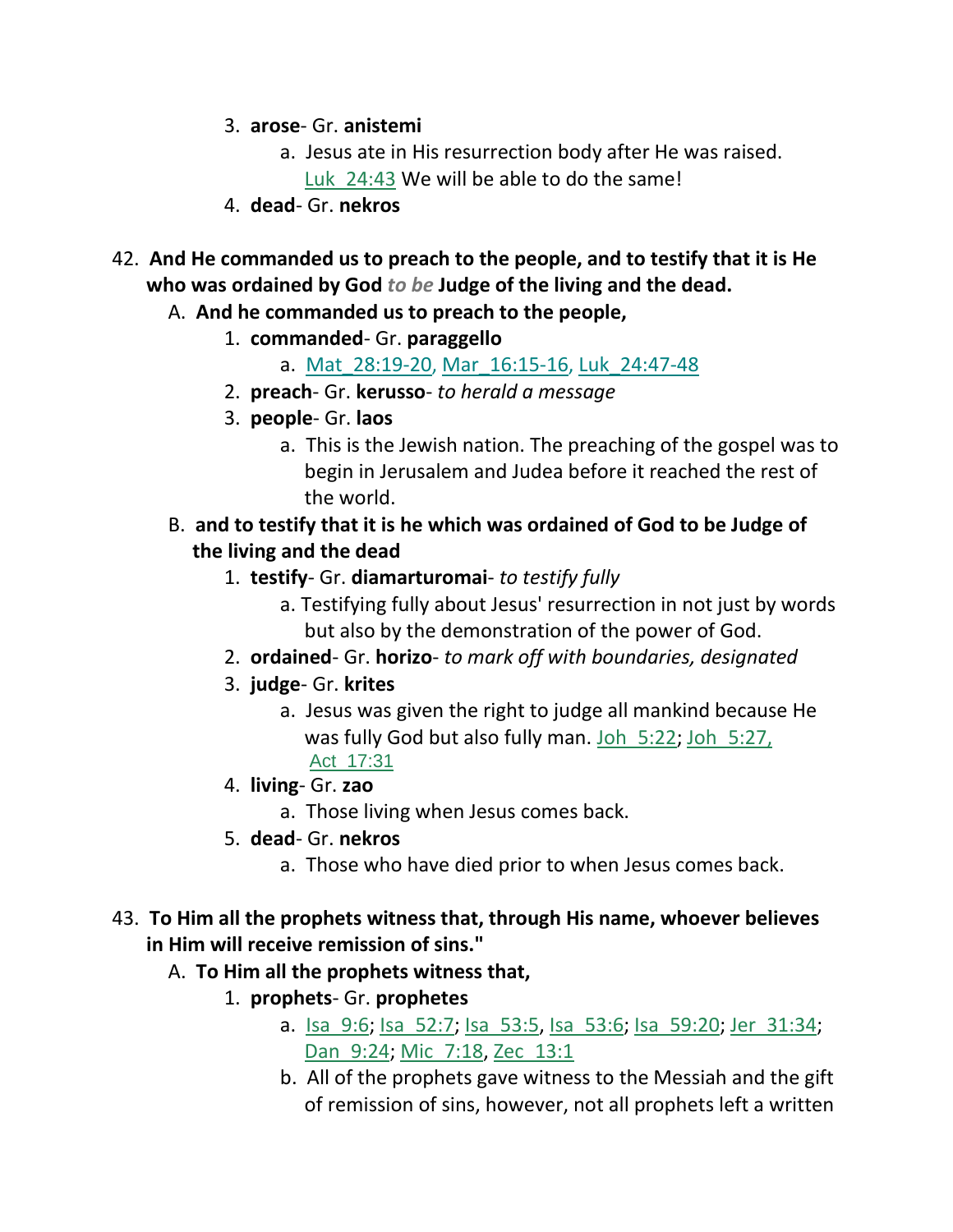record of what they said in the Scriptures. We do not have a record in the scriptures of every prophet relating this.

### 2. **witness**- Gr. **martureo**

a. A witness is someone who hears or sees something. The Old Testament prophets heard and saw from the Spirit about the coming Messiah.

### B. **through His name,**

### 1. **name**- Gr. **onoma**

a. A name is synonymous with the person themself. So, only through the person of Jesus those who believe in Him will receive remission of sins. Acts 4:12

## C. **whoever believes in Him will receive remission of sins**

### 1. **whoever**

a. Salvation is not by the whim of God. "Whoever" is invited to receive forgiveness of sins. However, everyone must receive it by faith.

# 2. **believes**- Gr. **pisteuo**

- a. This verse makes it plain that it is **only those who believe receive remission of sins**. If someone does not believe upon Christ these sins are not remitted. Our sins are only forgiven "in Christ". All the promises are only good to those "in Christ". 2 Cor. 1:22 You have to believe to enter into Christ.
- b. Universalists say that all people are forgiven of their sins because of what Jesus did. They say that God reconciled the world to Himself, not imputing their sins to them. 2 Cor. 5:19 However, they leave out two key words to this verse. They are the words "**in Christ**". God was "**in Christ**" reconciling...This is only appropriated in Christ and to those who are in Christ. God made provision for the whole world to be forgiven by His grace. However, grace must be received and appropriated by faith. Universalists will also not quote the very next verse that says, we have been given the message- **BE RECONCILED TO GOD!** 2 Cor. 5:20 Reconciliation is a two-way street. Both parties must agree if there is going to be reconciliation. There is never reconciliation based on one person alone. It takes two.
- 3. **receive** Gr. **lambano**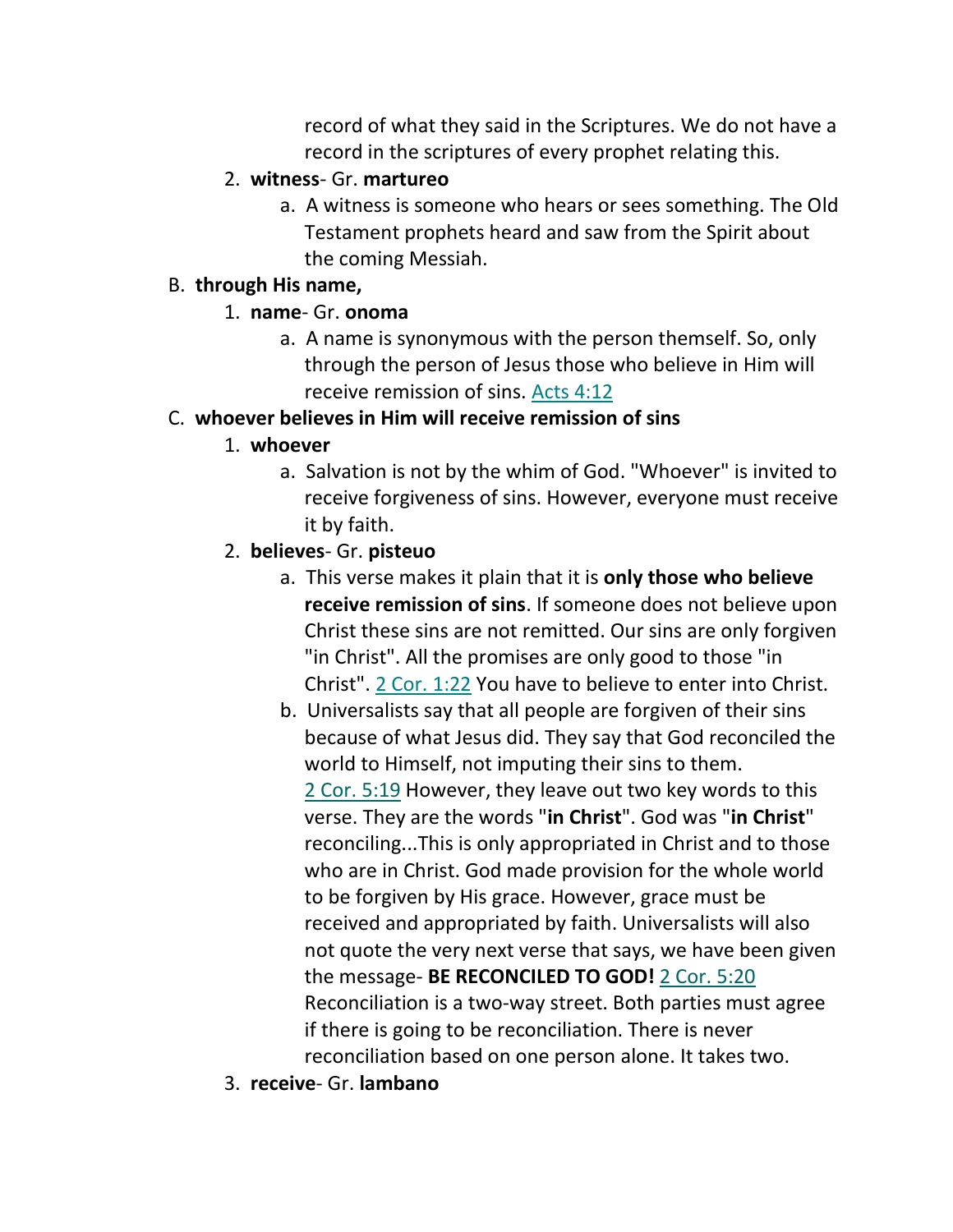- a. Faith receives what grace provides. We have to receive forgiveness of sins. We cannot work our way out of our sins.
- 4. **remission** Gr. **aphesis** *a sending away*
- 5. **sins** Gr. **hamartano**
- 44. **While Peter was still speaking these words, the Holy Spirit fell upon all those who heard the word.** 
	- A. **While Peter was still speaking these words,**
		- 1. **still speaking** Gr. **eti laleo** *yet speaking*
			- a. This is a bit humorous. The Spirit did not wait for Peter to finish talking. It was like the Spirit said, that is all I need Peter, you can shut up now.
			- b. I am fine with the Holy Spirit interrupting my message any time!
		- 2. **words** Gr. **rhema** *spoken words*
	- B. **the Holy Spirit fell upon all those who heard the word**
		- 1. **fell upon** Gr. **epipipto**
			- a. At salvation, the Spirit comes and indwells believers, giving them eternal life. In the baptism of the Holy Spirit the Spirit comes upon believers anointing them for service.
		- 2. **heard** Gr. **akouo**
			- a. Faith comes by hearing and hearing by the Word of God
		- 3. **word** Gr. **logos** *message*
			- a. The gospel message was preached. Peter said Jesus died on the cross and was raised again and that if they believed they would receive forgiveness of sins.
- 45. **And those of the circumcision who believed were astonished, as many as came with Peter, because the gift of the Holy Spirit had been poured out on the Gentiles also.** 
	- A. **And those of the circumcision who believed were astonished,**
		- 1. **circumcision** Gr. **peritome**
			- a. Jewish believers.
		- 2. **believed** Gr. **pistos**
		- 3. **astonished** Gr. **existemi** *to be out of one's mind, beside one's self*
			- a. It is often astonishing to see the scope and magnitude of the grace of God.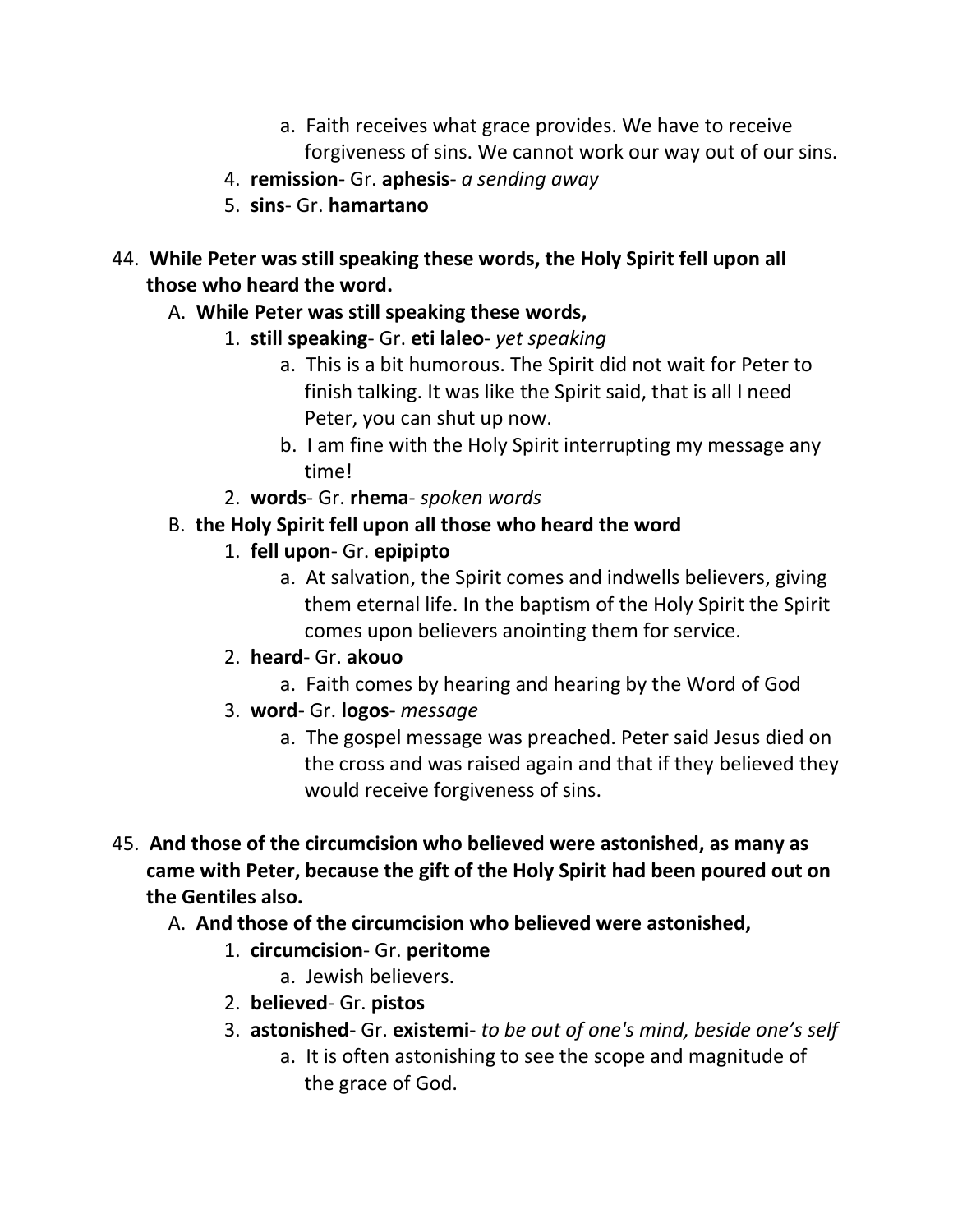- B. **as many as came with Peter,**
	- 1. **came** Gr. **sunerchomai**
	- 2. **Peter**
- C. **because the gift of the Holy Spirit had been poured out on the Gentiles also**
	- 1. **gift**
		- a. This can be taken two ways. First, it could be taken that the Holy Spirit is the gift. The second way is that the Holy Spirit gives the gift spoken of [the baptism of the Holy Spirit with the gift of tongues]. In context, the latter is the case. The baptism in the Holy Spirit, with the evidence of speaking in tongues, is the gift of [from] the Holy Spirit.
		- b. If you say the Holy Spirit is the gift, then in context, it is connected with speaking in tongues. This would mean that you would have to be baptized in the Holy Spirit and speak in tongues to have the Holy Spirit. This is not the case. We have evidence of believers being saved before receiving the baptism in the Holy Spirit at a later time- Acts 8, Acts 19. Rom 8:9 is clear, "he who does not have the Spirit of Christ is none of His". This means that you cannot be saved without having the Holy Spirit. You receive the indwelling presence of the Holy Spirit at salvation, but there is a subsequent experience available where you are baptized with the Holy Spirit and He comes upon you for service.
	- 2. **Holy Spirit**
	- 3. **poured** Gr. **ekcheo** *to bestow or distribute largely*
		- a. God does not give sparingly. He gives lavishly!
	- 4. **Gentiles** Gr. **ethnos**
		- a. This was prophesied by the prophet Joel. Joel 2:28 The Spirit would be available to all flesh- not just Jewish flesh!
- 46. **For they heard them speak with tongues and magnify God. Then Peter answered,** 
	- A. **For they heard them speak with tongues and magnify God.**
		- 1. **heard** Gr. **akouo**
		- 2. **speak** Gr. **laleo**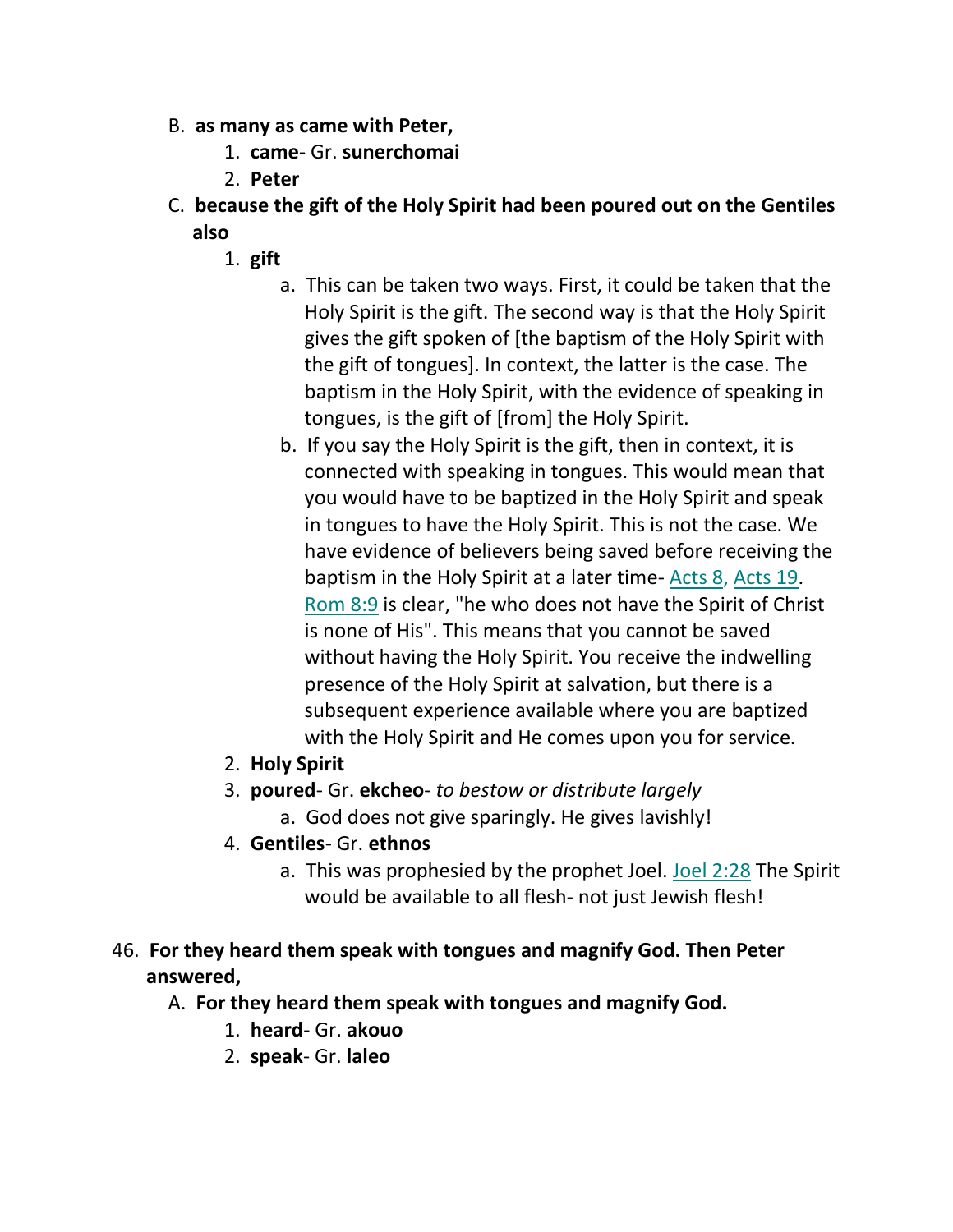a. Notice, who spoke with tongues here. It was the people and not the Holy Spirit. The Holy Spirit does not speak in tongues. He gives us the ability and utterance to speak in tongues. The Holy Spirit will not make us speak with tongues. We must yield to the Spirit and start speaking by faith. This is why it says to build up ourselves on our most holy faith. It takes faith to speak in tongues.

## 3. **tongues**- Gr. **glossa**

- a. This is the initial evidence of the baptism in the Holy Spirit. Acts 2, Acts 10, Acts 19
- 4. **magnify** Gr. **megaluno** *to enlarge, amplify, to manifest in an extraordinary degree, fig., to magnify, exalt, extol,*
	- a. One of the many benefits of speaking in tongues is that you magnify God when you do. He does not get bigger, but He is bigger in your view.

# B. **Then Peter answered**

- 1. **answered** Gr. **apokrinomai**
	- a. Nothing will stop Peter from speaking for long.
- 47. **"Can anyone forbid water, that these should not be baptized who have received the Holy Spirit just as we** *have?***"**

# A. **Can anyone forbid water,**

- 1. **forbid** Gr. **koluo** *to hinder, restrain, prevent*
- 2. **water** Gr. **hudor**
- B. **that these should not be baptized who have received the Holy Spirit just as we have?**
	- 1. **baptized** Gr. **baptizo** *to dip, immerse*
		- a. Here they were baptized in water after they were baptized in the Holy Spirit. However, in Acts 8 and in Acts 19 those believers were baptized in water first and then in the Holy Spirit. There is no specified order in the Word of God with regards to these two baptisms in a believer's life.
	- 2. **received** Gr. **lambano**
	- 3. **just as**
		- a. They may have had cloven tongues of fire set on them as well as they did in the upper room in Acts 2. Here Peter said they received the Holy Spirit just as we did.